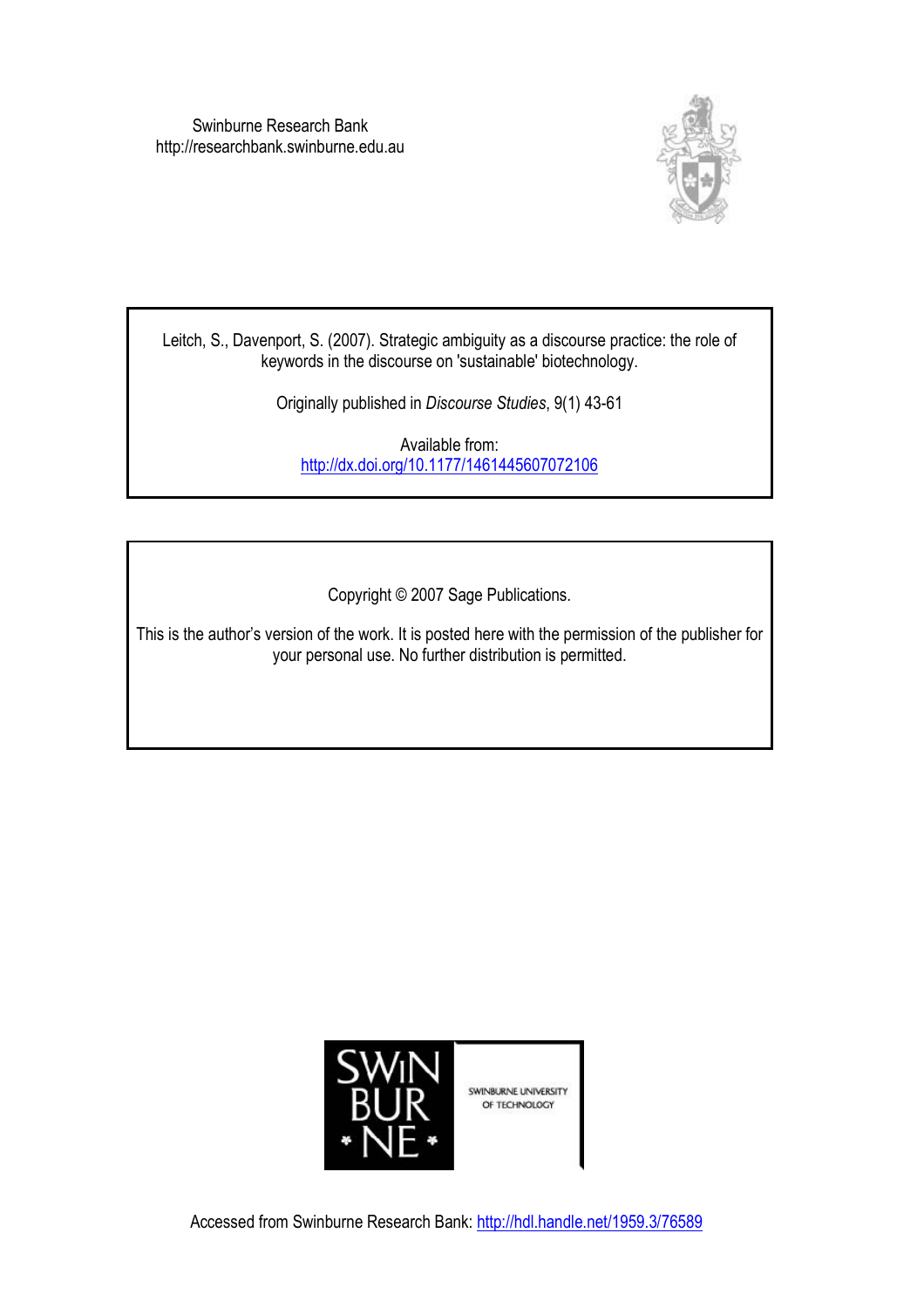# **Strategic ambiguity as a discourse practice: The role of keywords in the discourse**

# **on 'sustainable' biotechnology**

Shirley Leitch and Sally Davenport

Contact details:

# **Shirley Leitch**

Faculty of Commerce The University of Wollongong NSW 2522 Australia Tel: (+61) 2 42215080 sleitch@uow.edu.au

# **Sally Davenport**

Victoria Management School Victoria University of Wellington PO Box 600 Wellington New Zealand Tel: (644) 463 5144 Fax : (644) 463 5436 sally.davenport@vuw.ac.nz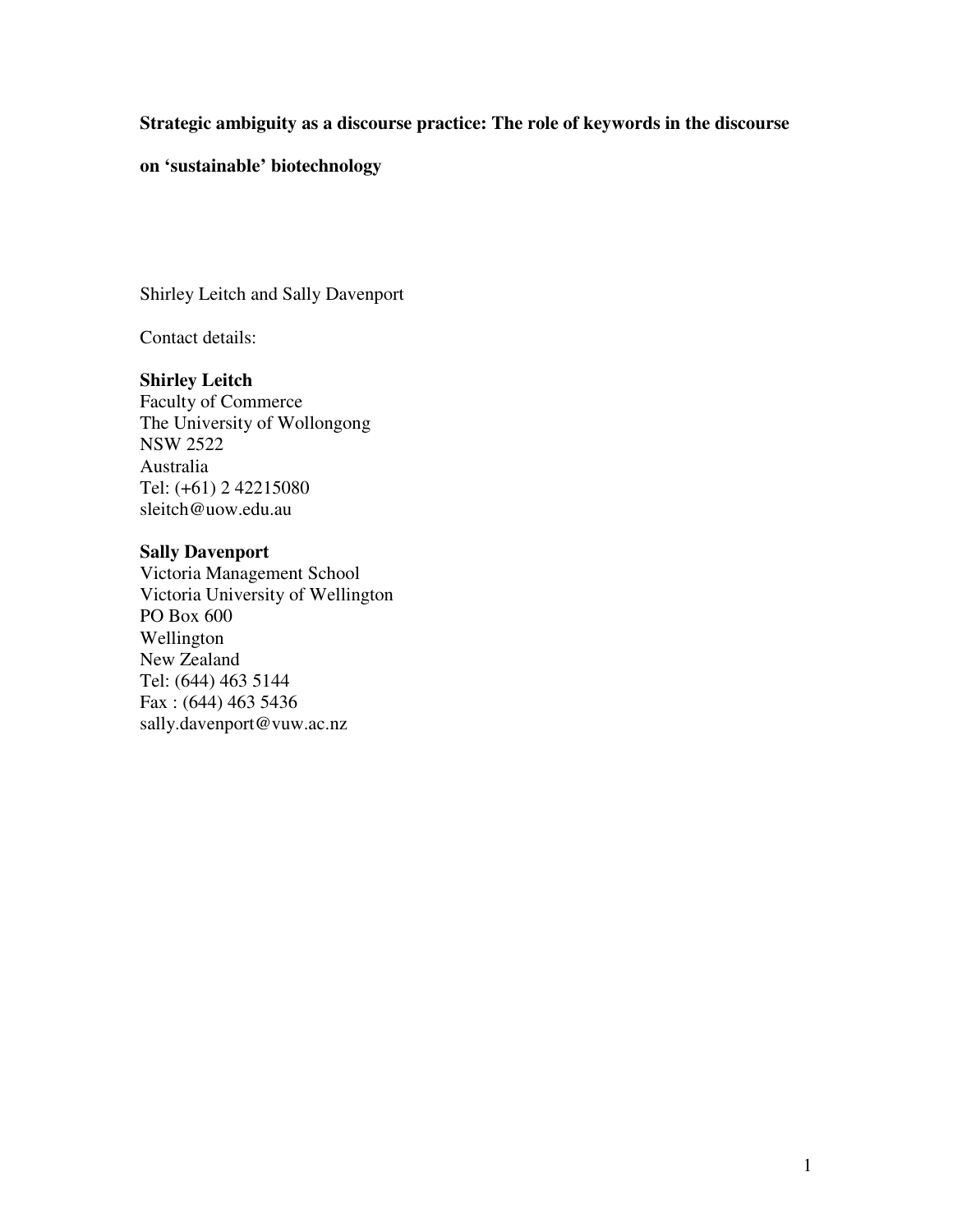# **Bios**

Professor Shirley Leitch is Dean of the Faculty of Commerce at the University of Wollongong in Australia. Her research work has focused on public discourses and the discourse practices associated with change processes. She has published in a range of communication, marketing and management journals including *Human Relations, Organization Studies, Public Relations Review, European Journal of Marketing, Australian Journal of Communication,* and *International Studies of Management and Organization*. Over the past six years she has collaborated with Dr Davenport on two major projects, the first on the discourses of national science systems and the second on discourses of biotechnology.

Dr Sally Davemport is an Associate Professor in the Victoria University of Wellington Management School in New Zealand. Her research interests centre on organizational and stakeholder strategy surrounding the management of science and technology, with a particular focus on the interaction between public sector researchers and private sector companies. Her articles have mainly appeared in research & technology management journals*.*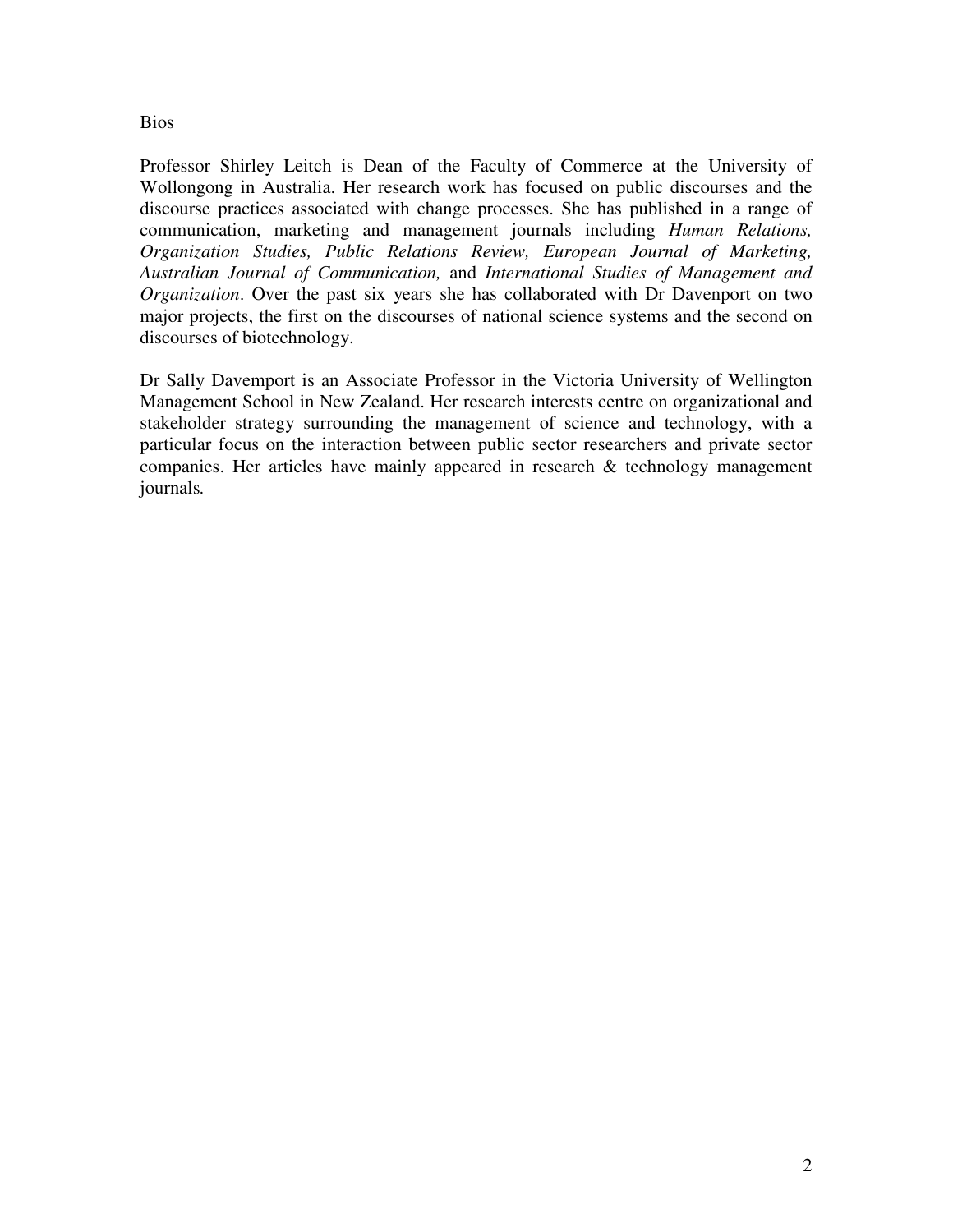# **Abstract**

In this article we examined the ways in which strategic ambiguity (Eisenberg, 1984) in the use of keywords (Williams, 1976/1983) served an enabling function within a discourse marked by conflict and ideological divisions. Our analysis focused on the intertextual relationships between five documents intended by the Government to guide the development of biotechnology in New Zealand. Through our analysis we identified 'sustainability' as a keyword and three major roles for the deployment of the discourse strategy of strategic ambiguity in the use of this keyword. First, strategic ambiguity lent an internal and intertextual coherence to the texts (albeit superficial). Second, it allowed multiple perspectives and objectives to co-exist. Third, strategic ambiguity facilitated the participation of discourse actors who subscribed to ideologies that were more or less incommensurable.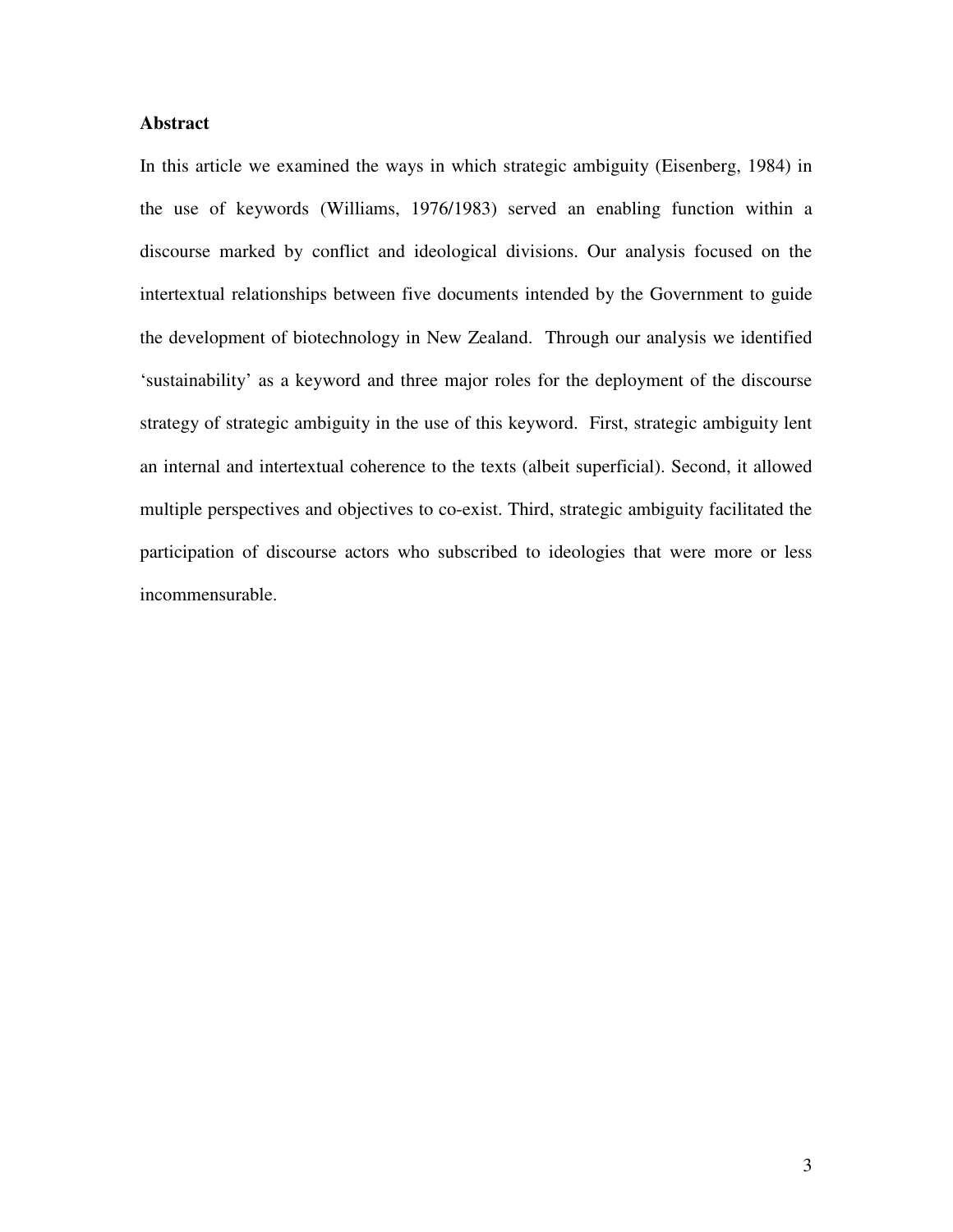## **Introduction**

In this article we explore whether and in what ways strategic ambiguity in the use of keywords may serve an enabling function within discourses marked by conflict or ideological divisions. The broader context in which our analysis is situated was the debate in relation to the role that genetically modified (GM) organisms might play within agriculture and biotechnology more generally. In the early 2000s the New Zealand Government released five documents that set in place the national policy frameworks for the development of biotechnology and agriculture. We examine the intertextual relationships between these texts and identify keywords (Williams, 1976/1983) and instances of strategic ambiguity (Eisenberg, 1984) in the usage of these keywords within the texts.

 The debate over GM was one that revealed deep ideological divisions between the discourse participants, which can be broadly classified as rooted in conflicting economic, environmental and cultural/spiritual beliefs. The economic division could be characterized as a split between those who saw economic growth as the primary goal for New Zealand and wanted to harness GM to assist this goal, and those who wanted economic concerns to be secondary to concerns about society and the environment. The environmental division was between those who saw the environment in economic terms as a set of natural resources to be managed and exploited, and those who saw the environment as a complex ecosystem to be cherished and protected. Finally, the spiritual/cultural division was between those who saw genes as proteins to be manipulated in order to make new organisms, and those who saw genes as part of a natural or god-given order with which humans should not interfere.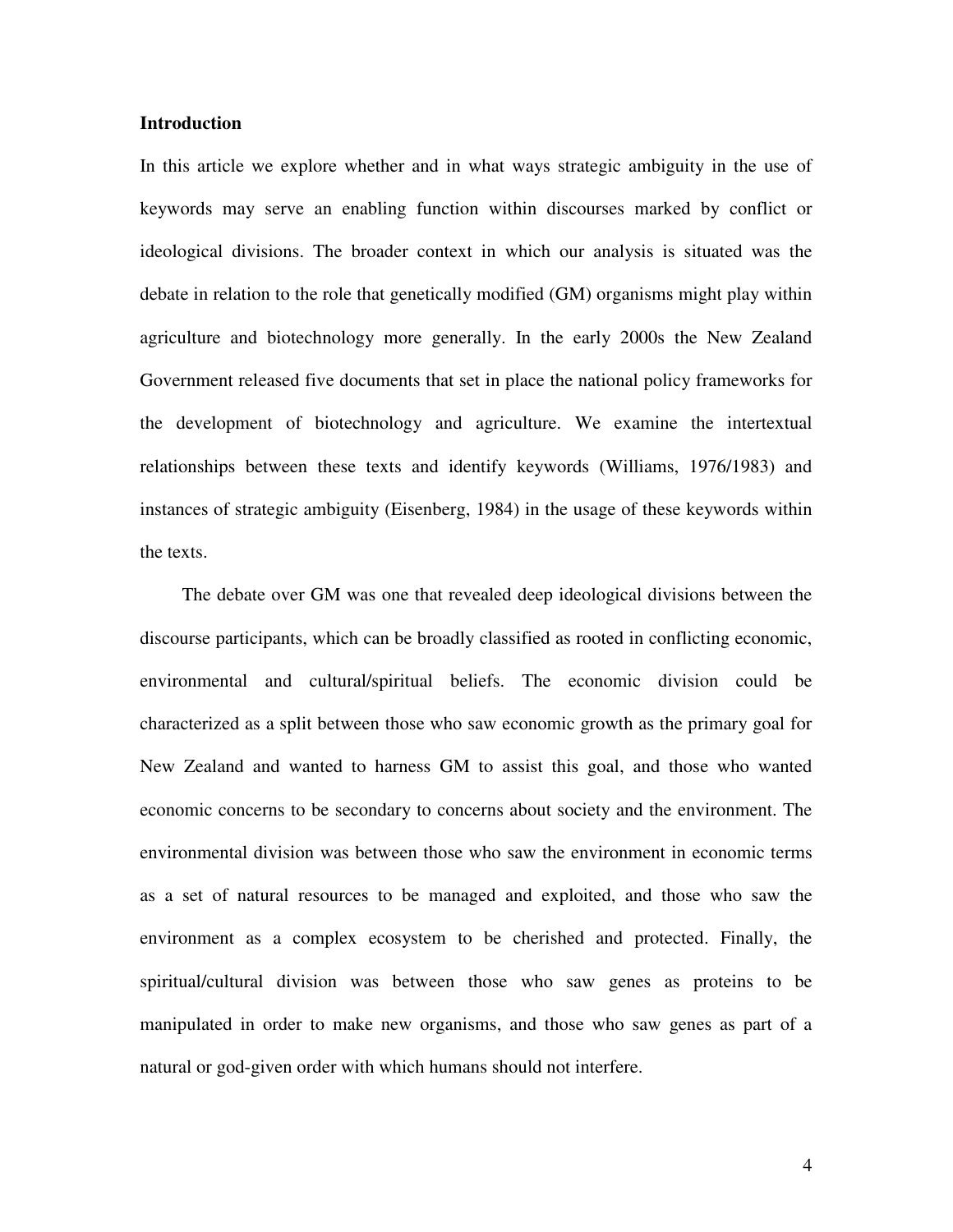The impetus for this article arose from our observation that the deep ideological divisions within the discourse were seldom visible within official documents. Instead, texts such as the Government's economic strategy, which included biotechnology as a priority sector for development, were highly inclusive in style and tone. We also observed that the organic sector, which had strongly opposed GM, became a new focus of attention and resources for the Ministry of Agriculture and Fisheries. These observations led to our interest in the discourse strategies that were being deployed in related official documents. Before we move on to our analysis of these texts, however, we first outline the concept of strategic ambiguity, which we contend was the discourse strategy deployed in the various texts in relation to the keyword 'sustainability'.

## **Strategic Ambiguity as a Discourse Strategy**

Eisenberg (1984: 230) asserted that clarity is only a measure of communicative competence when the communication 'goal is to be clear'. According to Eisenberg, there are many situations in which ambiguous communication can be more helpful than clear communication, particularly during periods of rapid change and uncertainty. He used the term 'strategic ambiguity' to describe instances in which language was intentionally deployed in ambiguous ways in order to accomplish organizational goals. Strategic ambiguity may be understood as a form of discourse strategy, which, according to Van Dijk (1997a: 31), constitutes the means by which actors achieve goals within discourse. The study of discourse is here understood to mean the analysis of interrelated sets of texts that 'systematically form the objects of which they speak' (Foucault, 1972: 49). The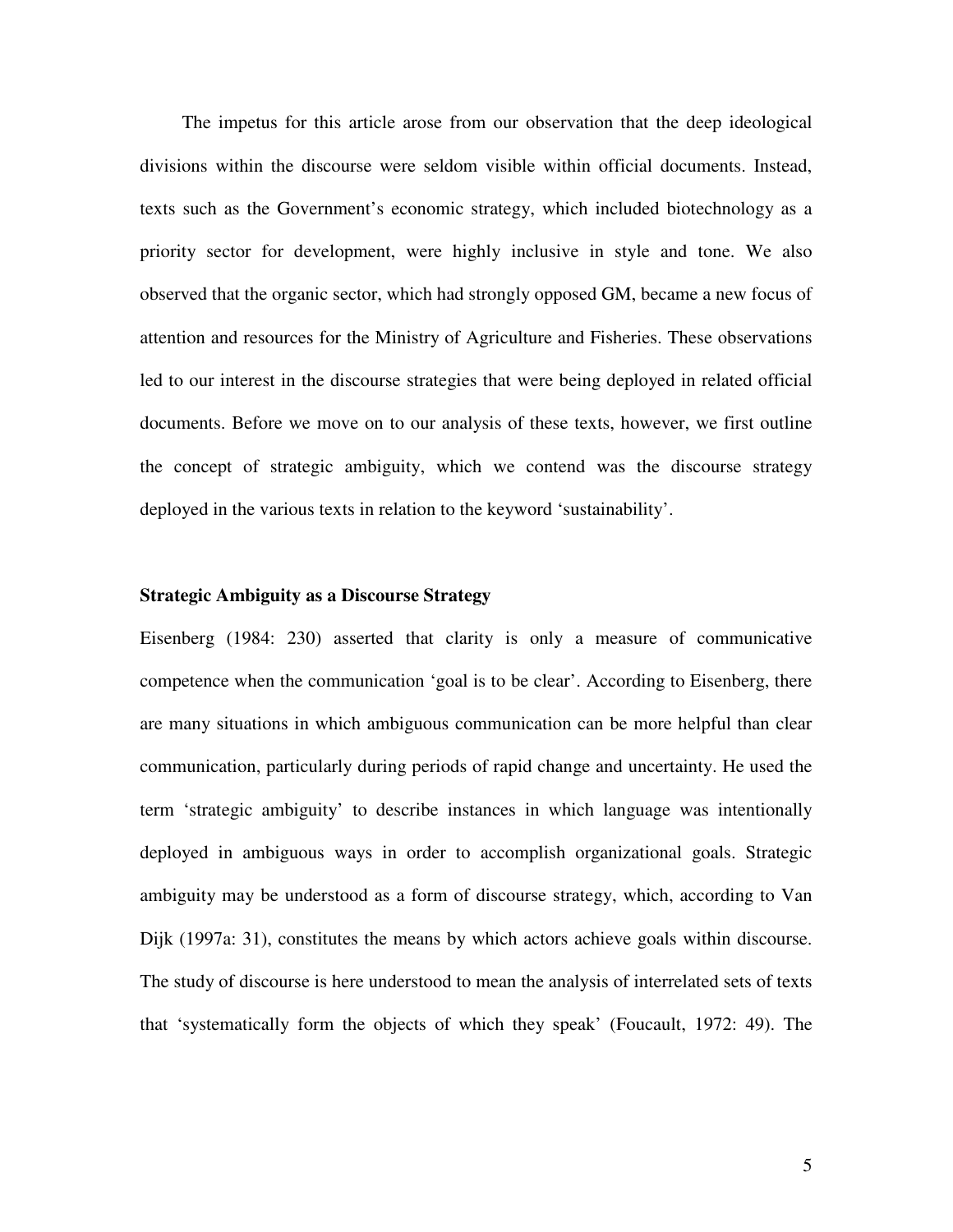study of discourse practices, then, is the analysis of the means by which such objects are formed.

 Eisenberg and colleagues have described the attributes of the discourse practice of strategic ambiguity including the fact that it can promote 'unified diversity' by supporting multiple viewpoints and fostering agreement on abstractions without limiting specific interpretations (Eisenberg, and Goodall, 1997; Eisenberg and Witten, 1987). Strategic ambiguity in discourse thus allows divergent interpretations to coexist and enables diverse groups to pursue what may be conflicting goals. It is the potential of strategic ambiguity to serve an enabling function within discourse by allowing divergent objectives to coexist and ideologically diverse groups to, if not work together, then at least work in parallel, that is of interest to us here.

 Eisenberg (1984) developed his concept of strategic ambiguity in relation to the internal discourse practices of organizations and this is the discourse context in which it has generally been applied (Allen and Caillouet, 1994; Paul and Strbiak, 1997; Sellnow and Ulmer; 1995; Weick, 1988). We contend, however, that the concept is equally applicable to discourse contexts in which multiple organizations and individuals interact. Indeed, we have argued elsewhere that such analyses may serve to reveal the ways in which circuits of power (Clegg, 1989) may work interorganizationally (and in this case intersectorally) as well as intraorganizationally (Davenport and Leitch, 2005a). In this article we apply the concept of strategic ambiguity to a discourse context quite unlike those of the organizations analyzed by Eisenberg and others in that it was marked by deep ideological divisions and much of the talk and text within the discourse occurred in public domains rather than in private.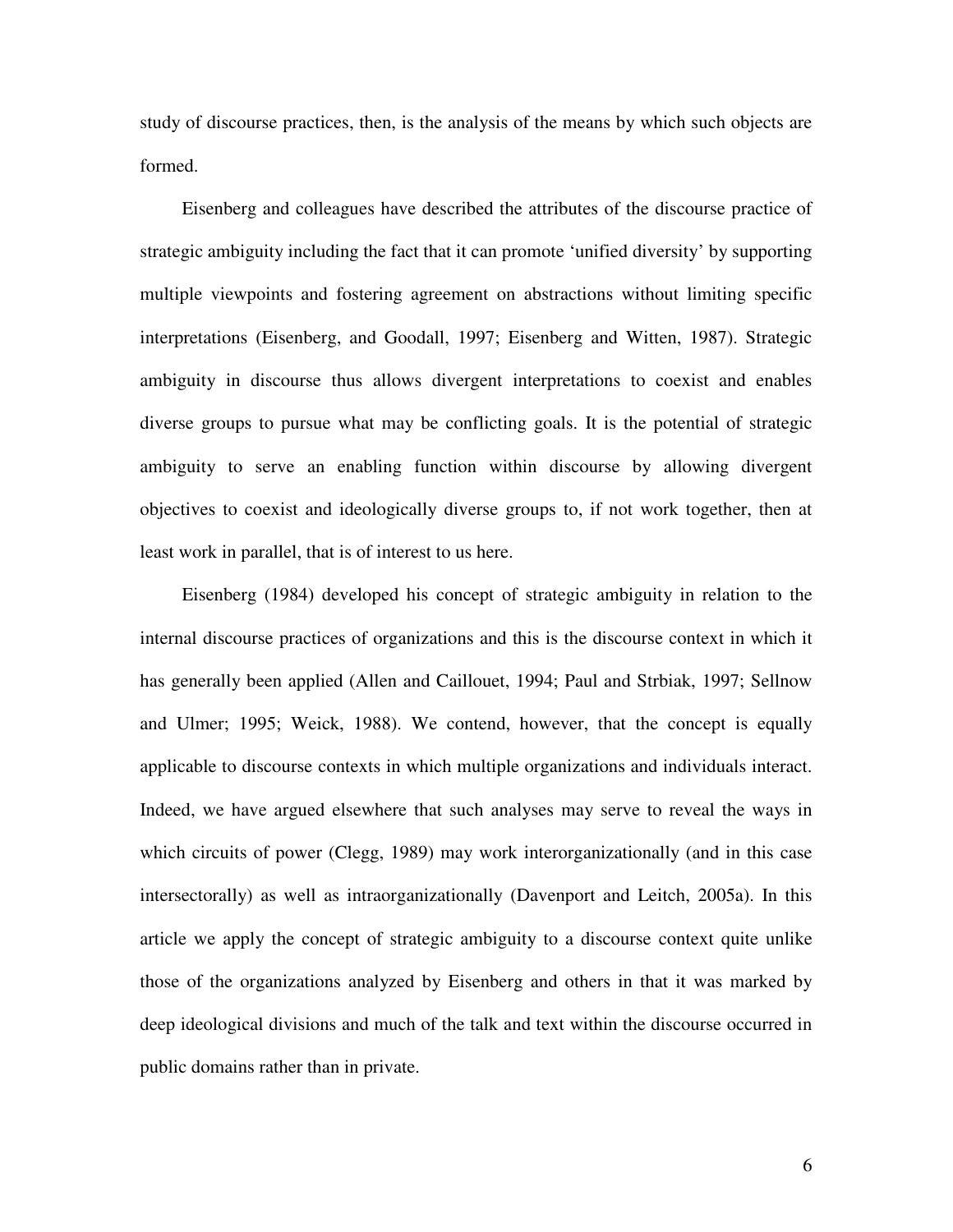The concept of 'ambiguity' has been used in a variety of ways by discourse scholars (e.g. Baxter, 2002; Flowerdew, 2004; Hodge and Louie, 1998; Hutchby, 2001; Menz, 1999; Sawchuk, 2003; Sneijder and te Molder, 2005). Most often, it has been applied to examples of talk or text that lack clarity of meaning because they have been poorly constructed (Hutchby, 2001; Sneijder and te Molder, 2005). Used in this way, ambiguity is framed as a potential problem within discourse to the extent that it impedes mutual action because it promotes misunderstandings between people. In contrast, Menz (1999) contended that organizations tolerated ambiguity in situations in which they wished to generate new ideas and keep their options open. Menz did not, however, go as far as Eisenberg in developing the notion that the intentional use of ambiguity (i.e. strategic ambiguity) might be a discourse practice in itself but instead portrayed tolerance of ambiguity as the discourse practice. We now outline our intertextual approach to the analysis of the deployment of the discourse practice of strategic ambiguity in the use of the keyword 'sustainability'.

## **Intertextuality and Keywords**

The concept of 'intertextuality' (Bakhtin, 1986; Kristeva, 1986) refers to the relations that exist between texts. Every text may be seen as a 'link in a chain of texts, reacting to, drawing in and transforming other texts' (Fairclough & Wodak, 1997: 262). The implication of this insight is that it is meaningless to analyze texts in isolation from one another (Grant, Hardy, Oswick and Putnam, 2004; Van Dijk, 1997a, b). Rather, textual analysis necessarily involves an examination of related links in the intertextual chain in order to understand how a particular text reproduces and/or transforms meaning.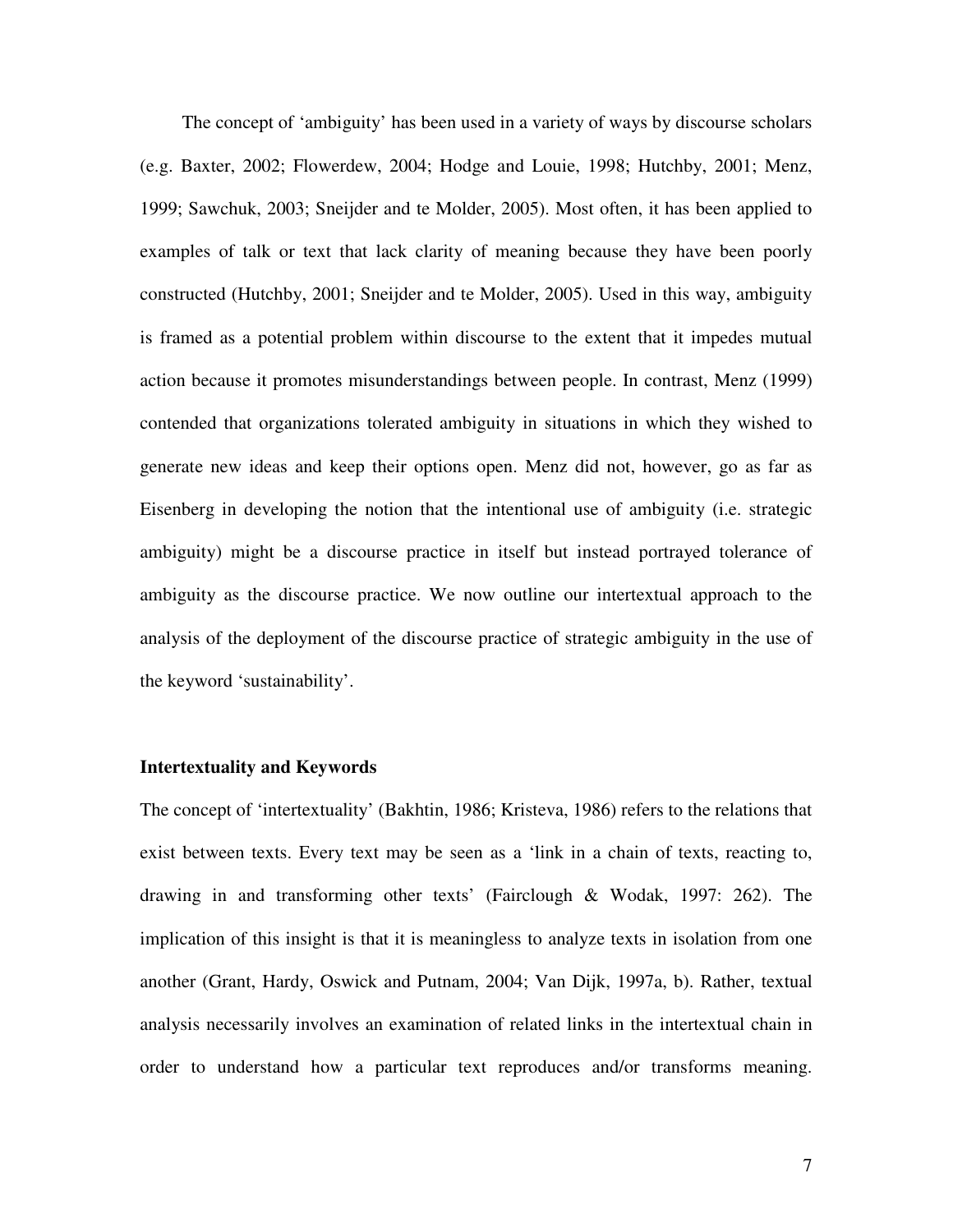Intertextual analysis can, therefore, contribute to our understanding of the processes by which social change occurs. In this study we analyzed the intertextual chain that linked five major policy documents released by the New Zealand Government between 2001 and 2003 that were intended to drive significant social change. These intertextual relationships were both constitutive and manifest (Fairclough, 1992: 104). Constitutive intertextuality occurs when texts draw upon the same discourse conventions. In the case analyzed, all of the texts were from the genre of official government reports, which are highly formulaic in structure, and so a high degree of constitutive intertextuality was to be expected. Of more interest, then, was the manifest intertextuality between the documents, which is the explicit reference to or inclusion of sections of other texts. It is through manifest intertextuality that texts explicitly draw support from or contest the arguments made in their predecessors.

 A further way in which intertextual linkages may be traced is through the analysis of the lexicalization or word choices that are drawn on by chains of texts (van Dijk, 1995). Fairclough (1993: 129) contended that 'discourses 'word' or 'lexicalize the world in particular ways'. He further argued that 'discourses may use the same words … but they may use them differently, and again it is only through focusing upon semantic relations that one can identify these differences' (Ibid: 130-131). The central focus of this study was on analyzing the strategically ambiguous ways in which the word 'sustainability' was used within a set of interrelated texts and the role that this word usage played in facilitating the coherent presentation of a change message.

 We adopt Raymond Williams' (1976/1983) term 'keywords' to describe words that express central concepts within particular texts and discourses. In explaining his choices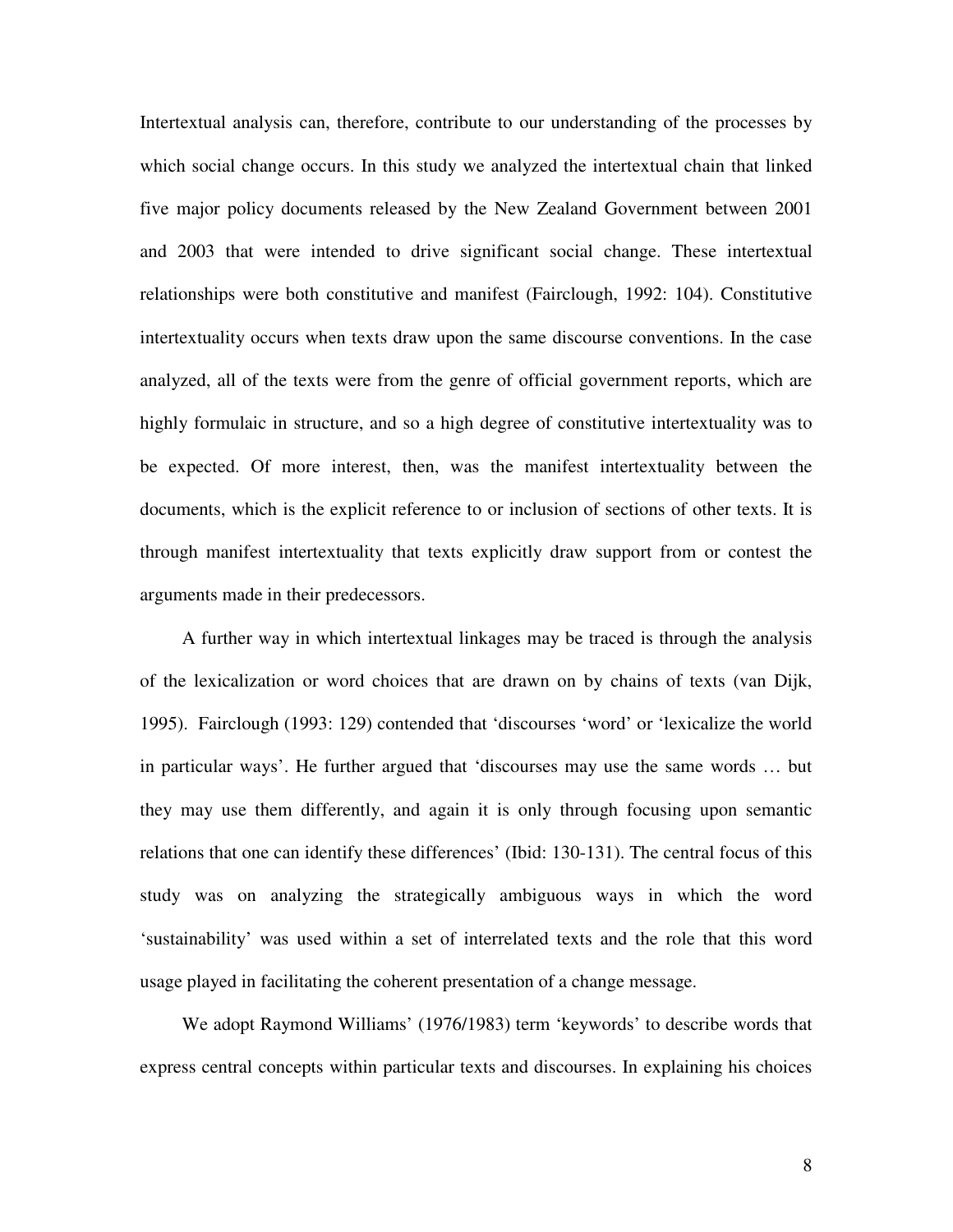of keywords, Williams (1983:23) wrote, 'The vocabulary I have selected is that which seems to me to contain the key words in which both continuity and discontinuity, and also deep conflicts of value and belief, are in this area engaged'. Williams selected the keywords for his eponymous book on the basis that each one had 'at some time, in the course of some argument, virtually forced itself on my attention, because the problems of its meanings seemed to me inextricably bound up with the problems it was being used to discuss' (Ibid: 15). Keywords are thus not only highly salient words within a discourse that are closely associated with the issues that are central to that discourse but are also words for which there are multiple meanings. These multiple meanings may be traced to the different ideological positions and/or sets of interests associated with the various discourse participants. Thus keyword analysis involves a linkage of the micro-level analysis of individual words to the macro-level analysis of major debates and conflicts within societies.

 Fairclough (1992: 186) used Williams' term 'keywords' to describe instances in which 'words and meanings are implicated in processes of social or cultural contestation and change'. This definition highlighted the highly contextual nature of Williams' keyword analysis, which is always historically situated in a particular society and culture. Our analysis is, therefore, situated within the context of the discourse in New Zealand on biotechnology, particularly as it related to GM. We identified a number of keywords in this discourse including 'growth', 'co-existence', 'New Zealand' and 'community'. However, the most salient keyword, the one that virtually 'forced itself' upon our attention because the multiple meanings associated with it were so bound up with the 'problems it was being used to discuss', was 'sustainability'. This keyword, which also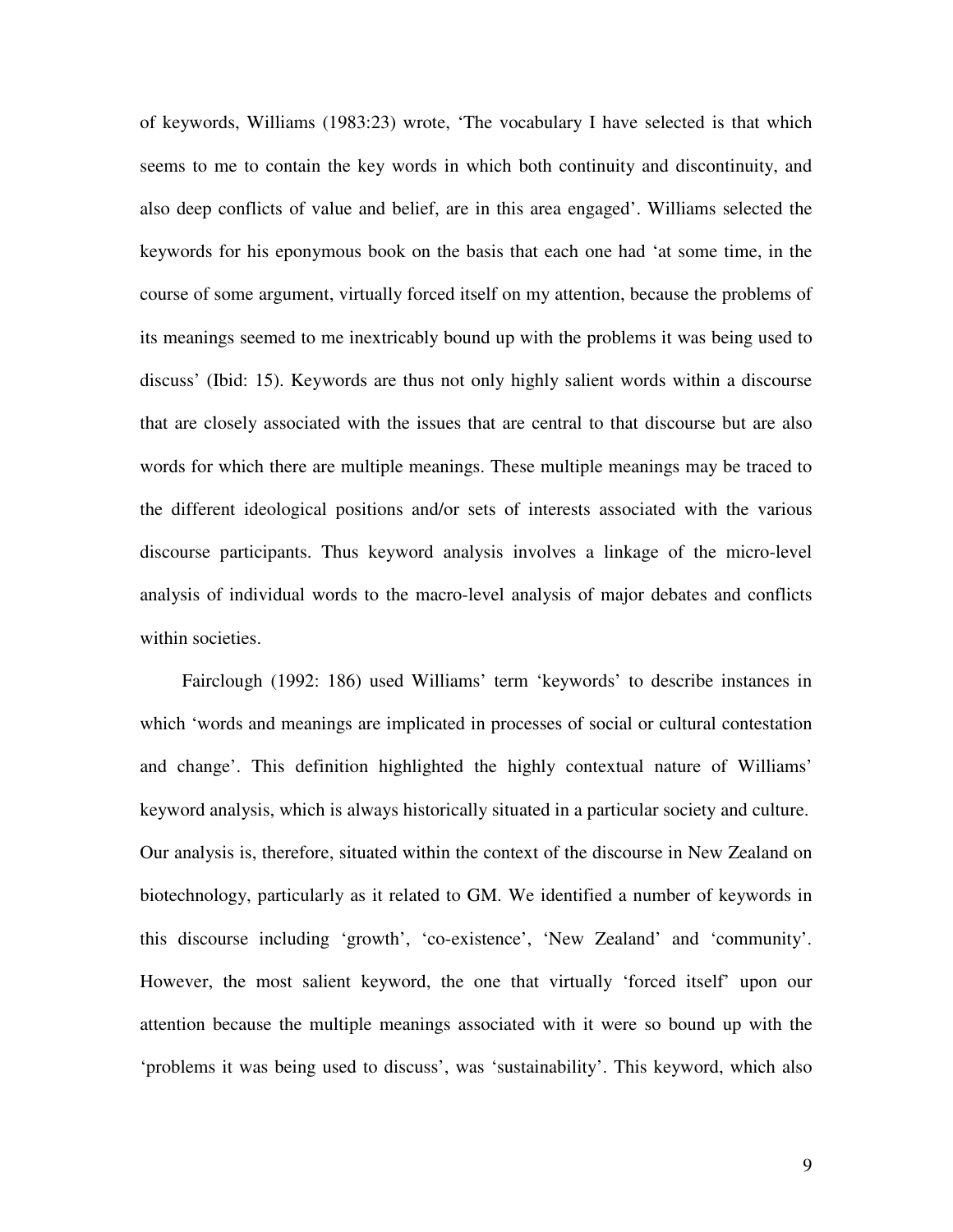constituted a central and manifest intertextual linkage between the five texts, became the focus of this study. We now provide a brief overview of the discourse context within which our five subject texts were situated at the time of their production.

## **Discourse Context**

The context for our keyword analysis was the New Zealand discourse on biotechnology at the time that a major debate was occurring over the future direction of biotechnology and the acceptability of GM organisms. The key participants within the debate were: the Labour Government; government agencies such as the Ministry of Agriculture and Forestry and the Foundation for Research, Science and Technology; ad hoc official groups set up in response to the GM issue such as the Royal Commission on Genetic Modification and the Biotechnology Taskforce; the Life Sciences Network, which represented a range of pro-GM research and industry organizations; the Sustainability Council, which was a coalition group opposed to GM; Federated Farmers, which represented the interests of mainstream farmers; various groups that represented the interests of organic farmers; environmental groups, such as Greenpeace; religious groups; ad hoc single-issue groups, such as Mothers Against Genetic Engineering (Madge); and organizations that represented the interests of Maori, the indigenous people of New Zealand. As noted above, these discourse participants were divided be a range of conflicting economic, environmental and cultural/spiritual beliefs. These divisions were well-documented in submissions to the Royal Commission on Genetic Modification (RCGM) held in 2000, the Report of which is the first of the five texts analyzed below.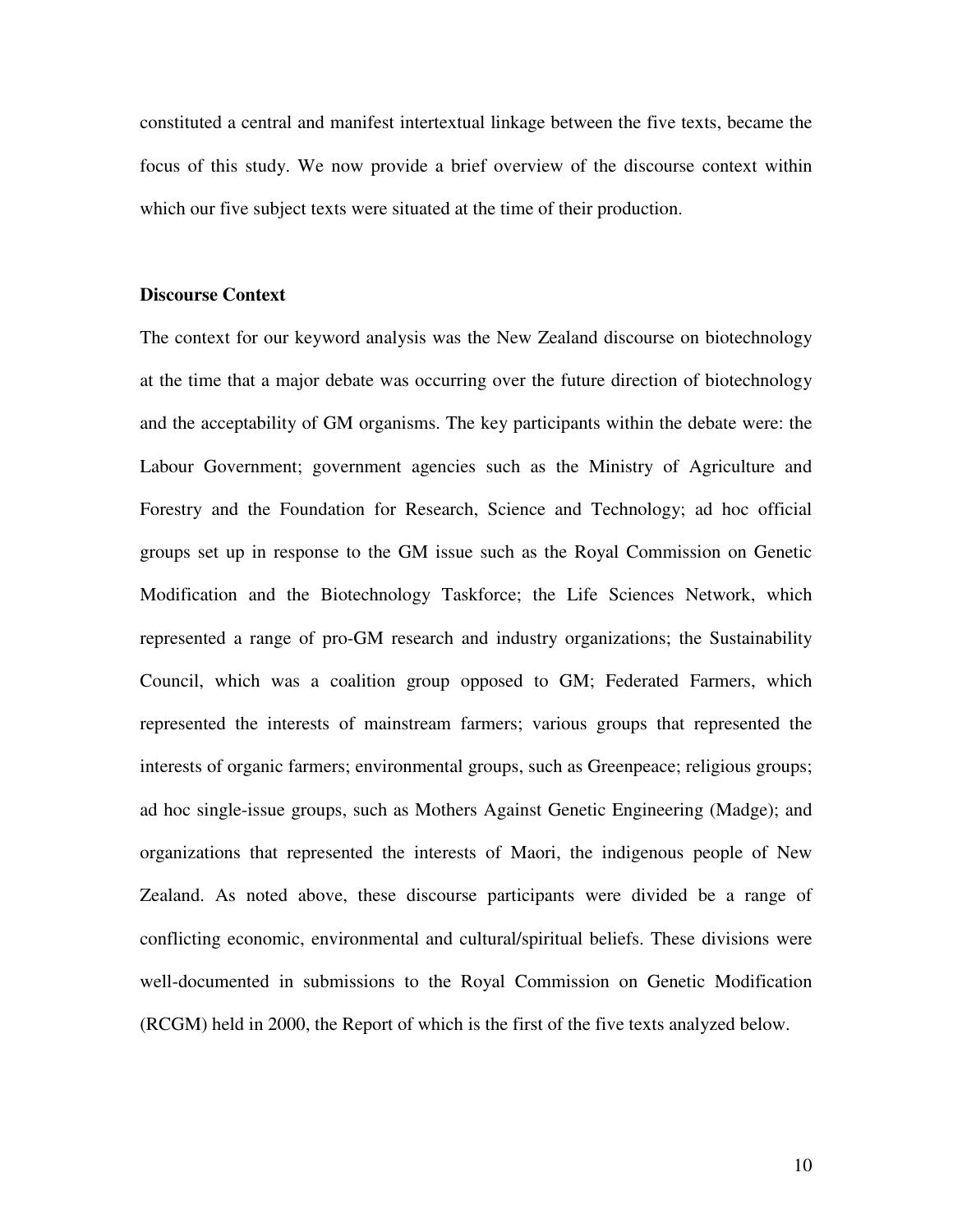The keyword status of the word 'sustainability' across the various submissions and in the RCGM Report itself was a feature that immediately stood out in our analysis, as did the degree of strategic ambiguity associated with this keyword. Sustainable development was defined by the World Commission on Environment and Development (1987: 8) as 'development that meets the needs of the present without compromising the ability of future generations to meet their own needs'. While this definition remains in common usage, multiple meanings have come to be associated with the concept of sustainability. Indeed, 'sustainability' has become a widely invoked label attached to a great variety of theories, ethics and practices with environmental connotations (Gladwin et al., 1995; Pezzoli, 1997; Williams & Millington, 2004). In some contexts, the term has become synonymous with 'green business' and the 'triple bottom line' (Springiest, 2003) but it has also been used to simply mean 'enduring' when, for example, it has been linked to an organization's 'competitive advantage' in the Resource-Based View of the firm (Barney, 1991). Some commentators have attempted to bring order to what they have perceived to be chaos through imposing a hierarchy of meaning (Marshall and Toffel, 2005). Others have perceived the diversity as simply indicative of the new and emerging status of the concept (Gladwin et al, 1995). Our purpose here is somewhat different. Rather than simply cataloguing the variations or seeking to impose discursive closure on 'sustainability', we are interested in mapping the way in which this keyword has been used in strategically ambiguous ways in order to support various and conflicting ideologies and goals.

#### **Discourse Analysis – Sustainably Ambiguous Sustainability**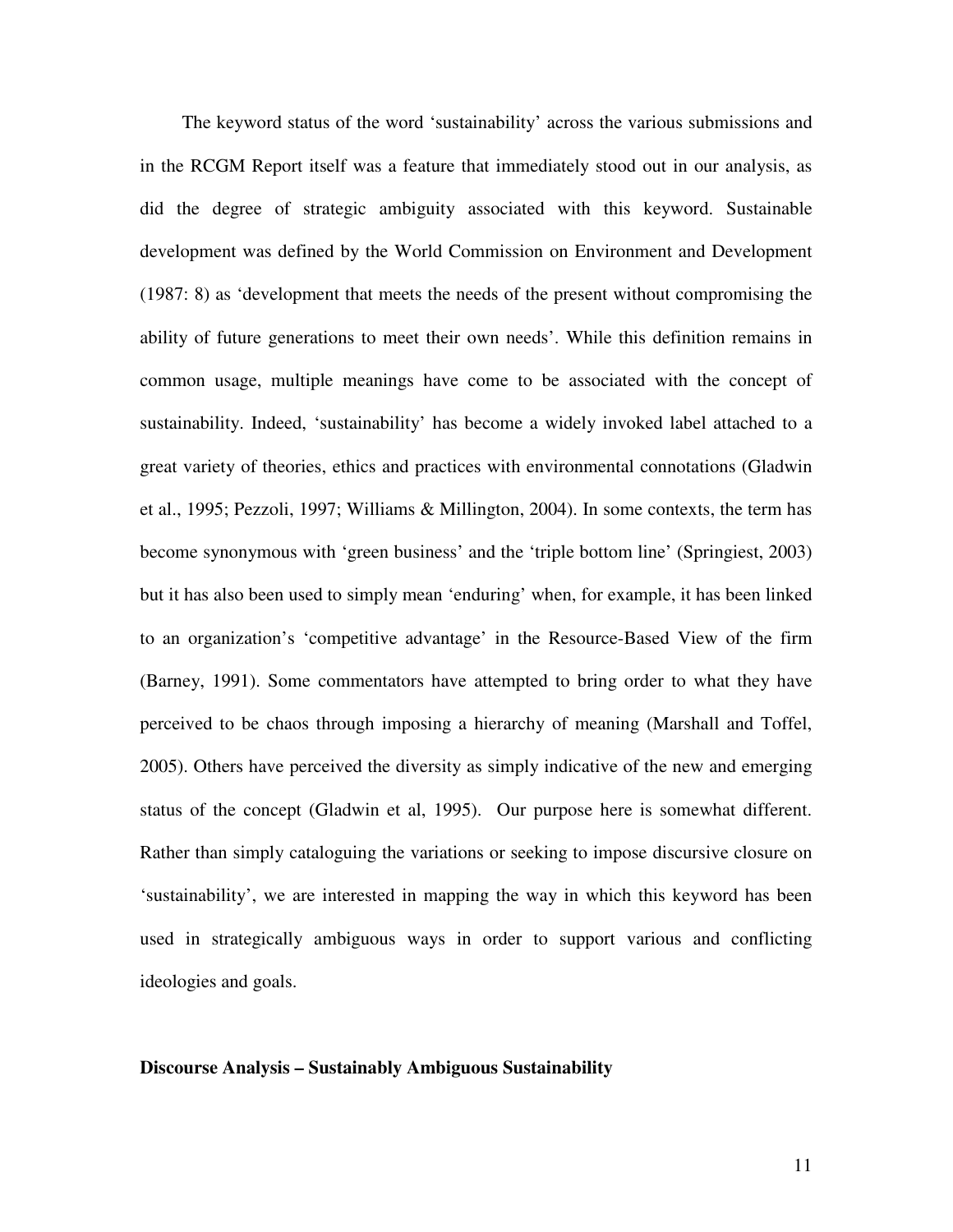As outlined above, we undertook an intertextual analysis of the lexicalization within a set of interrelated texts. Specifically we analysed the intertextual relationships between five major policy documents released by the New Zealand Government between 2001 and 2003. These texts were:

- 1. Report of the Royal Commission on Genetic Modification (RCGM, 2001)
- 2. Growing an Innovative New Zealand (OPM, 2002)
- 3. Sustainable Development for New Zealand Programme of Action (DPMC, 2003)
- 4. Organic Sector Strategy. A Real Opportunity for New Zealand: A Strategy to Unlock the Value in Organic Systems (OFANZ, 2003)
- 5. New Zealand Biotechnology Strategy: A Foundation for Development with Care (MORST, 2003)

The research process began with close reading of hard copies of the texts by both researchers and the identification of the keywords within the texts. There was a significant level of agreement as to what constituted keywords along with agreement that 'sustainability' had emerged as the keyword of most interest from an intertextual perspective. The other major keyword across the five texts was 'growth' and, while it was not possible to include a full analysis of both major keywords in this article, where it enhanced our understanding of 'sustainability' we also included our analysis of 'growth'.

 We obtained PDF files of the five texts which we converted into Word files. Once we had agreed on the 'sustainability' focus, we copied all paragraphs containing this keyword into a single Word file. We then moved between this Word file and the hard copies of the texts in order to identify and analyse the multiple and ambiguous ways in which 'sustainability' was used. In every instance we took account of the context within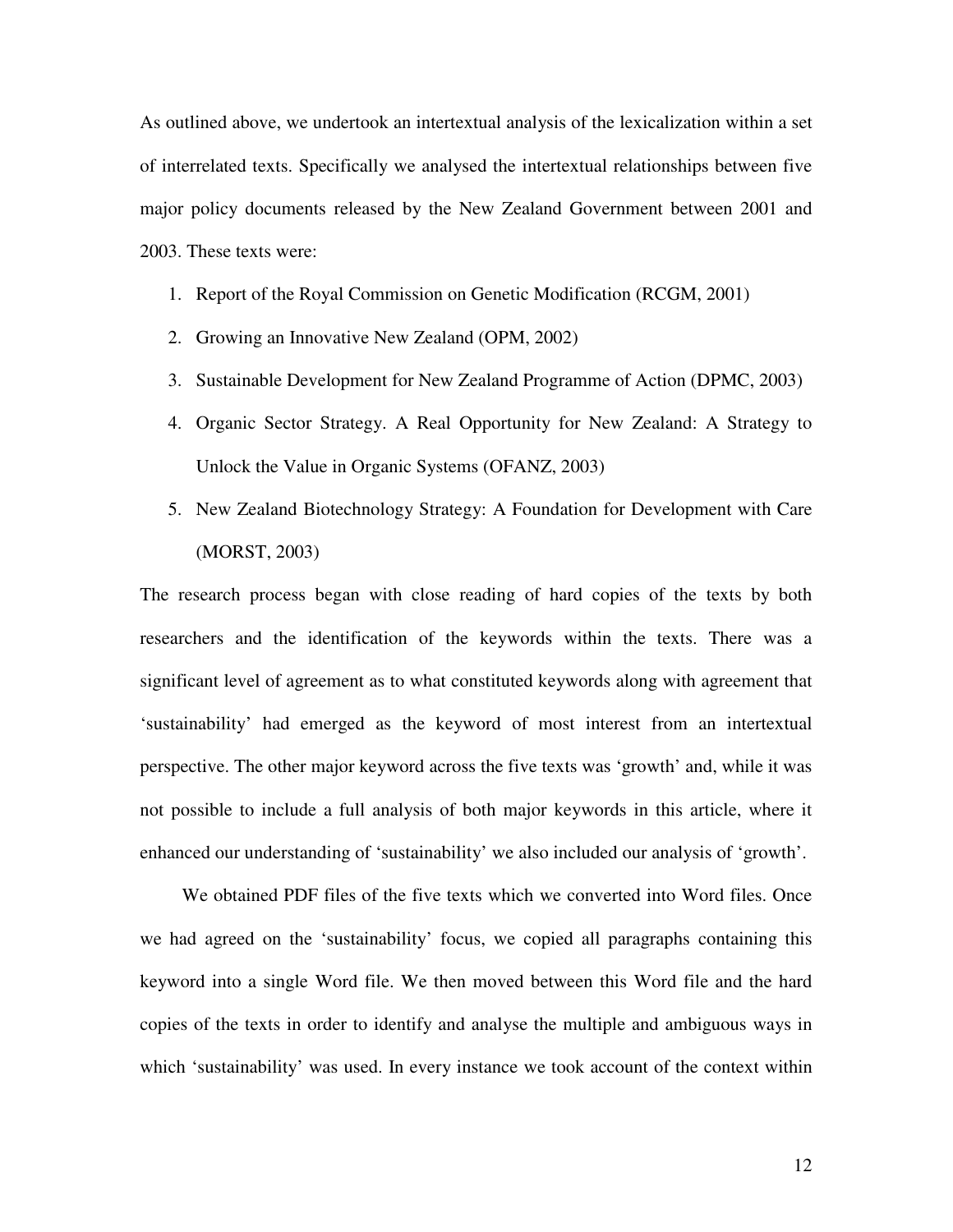which the keyword was situated including its placement in the text rather than simply analysing paragraphs in isolation.

 The findings of our analysis of each text are outlined below. Each section commences with a brief explanation of the document's broader socio-political context and then moves on to a more detailed analysis of the document and its dialogical intertextual linkages with the other four documents, including instances of manifest intertextuality.

# 1. REPORT OF THE ROYAL COMMISSION ON GENETIC MODIFICATION

The genetic modification (GM) of organisms, particularly food-related organisms, was a highly contentious issue in New Zealand in the late 1990s and early 2000s. The Government therefore chose to seek policy guidance on this issue from a Royal Commission on Genetic Modification (RCGM), which was set up April 2000 with a Warrant to "receive representations upon, inquire into, investigate and report upon:

- (1) the strategic options available to New Zealand to address, now and in the future, genetic modification, genetically modified organisms and products; and
- (2) Any changes considered desirable given the current legislative, regulatory, policy, or institutional arrangements for addressing, in New Zealand, genetic modification, genetically modified organisms, and products."

#### (RCGM, 2001: 6)

The Warrant also 'directed the commission to adopt procedures that would encourage people to express their views on the subject matter and to consult with the public in a way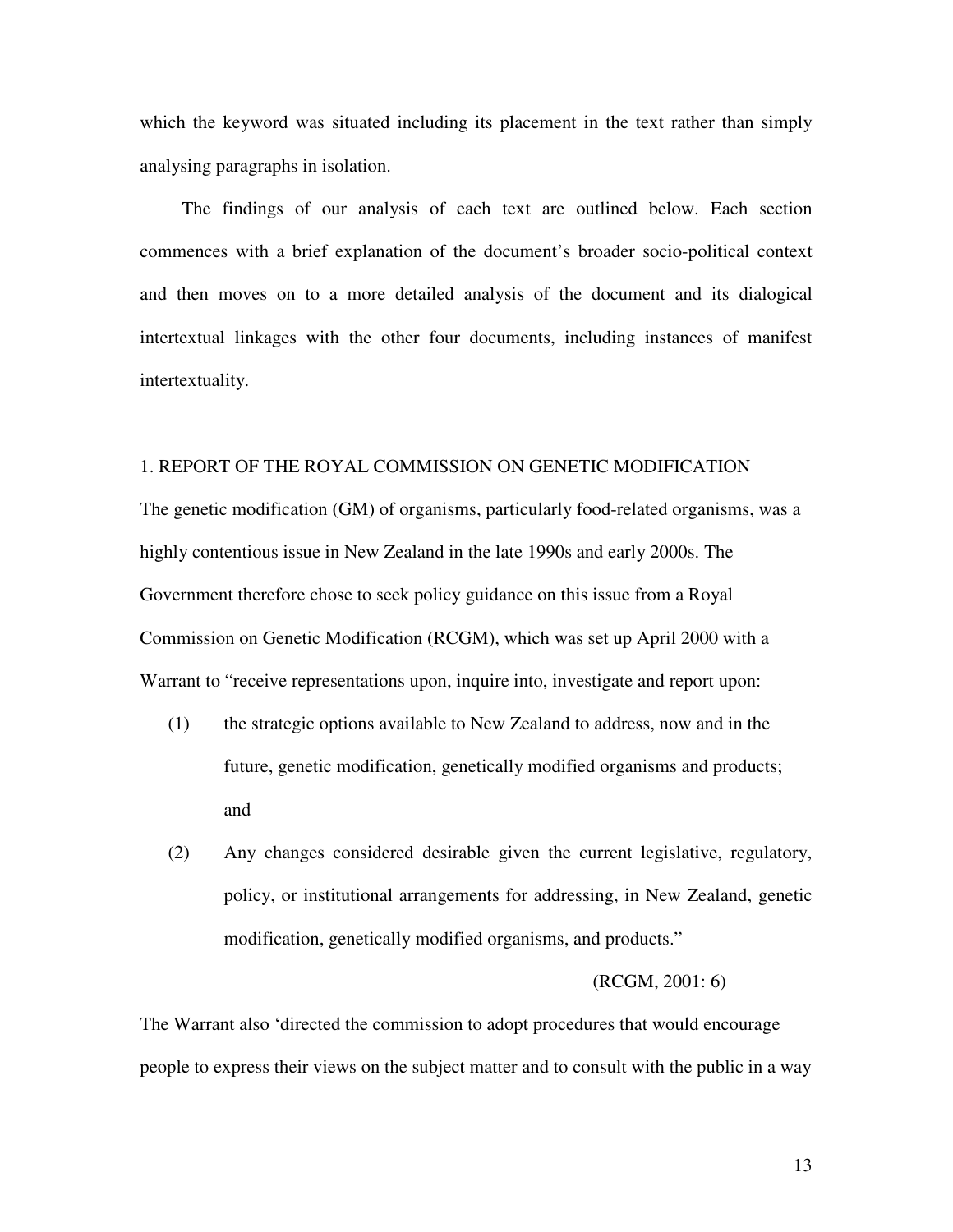that allowed people to express their views clearly' (RCGM, 2001: 7; Davenport and Leitch, 2005b).

 The RCGM's Report set out 'seven values' which it had identified as 'pertinent' to the Report: the uniqueness of Aotearoa/New Zealand; the uniqueness of our cultural heritage; sustainability; being part of a global family; the well-being of all; freedom of choice; and participation (2001: 12). A detailed analysis of these 'values' or 'guiding principles' would constitute an interesting study in its own right, but for our purposes we will confine our analysis to the keyword 'sustainability', defined by the Report as:

*Sustainability* The need to sustain our unique but fragile environment for generations yet to come was often and passionately mentioned by many. Tangata whenua [Maori] use the word kaitiakitanga (stewardship) to describe the same concept. Any estimate of benefits and costs must include sustainability as a central criterion. An environment that is cherished and cared for is not just a survival mechanism; it is for many also a source of spiritual and cultural hope. (RCGM, 2001: 12).

The lexicalization within this definition was both poetic (e.g. 'generations yet to come') and emotive (e.g. 'passionately', 'spiritual and cultural hope'). It was also oblique: for example, the Report stated that sustainability must be a 'central criterion' for estimates of 'benefits and costs' but omitted to say what it was that was being estimated, by whom or for what purpose. The word 'economic' was implied but absent from this sentence and from the definition as a whole. Instead, the sustainability value was given an environmental orientation. The environment was represented as something that was so 'unique' that it must be 'cherished' and so 'fragile' that it must be cared for'. The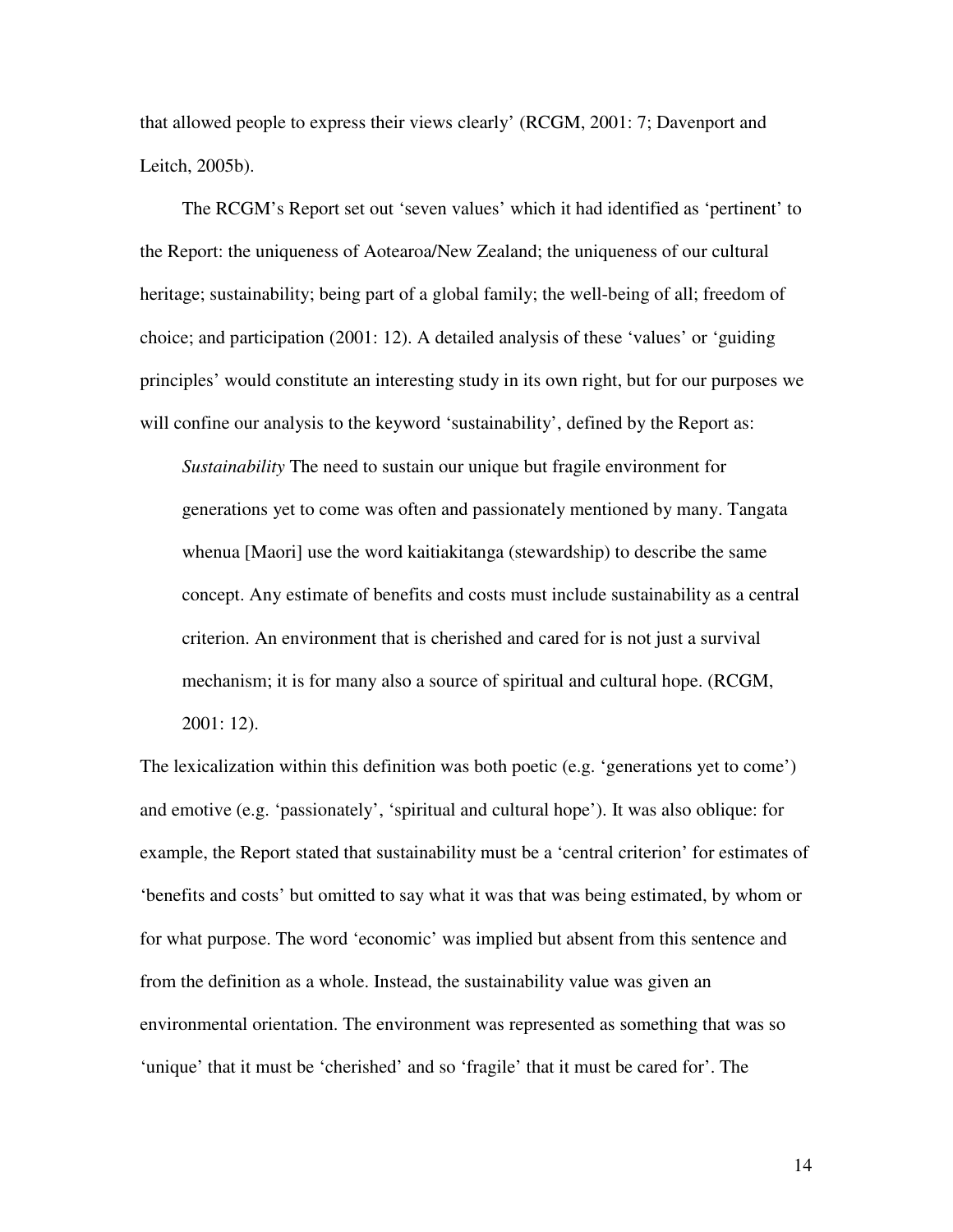environment was linked to 'survival', although whether this was of humans or other species or the planet itself was not stated, but this rationale for environmental sustainability was given less importance ('not just a survival mechanism') than was the 'spiritual and cultural hope' the environment provided for 'many'. The spiritual and cultural dimensions of environmental sustainability were, however, stripped out of the concept on the following page, which grouped the seven values into three 'spheres' or sets of criteria: cultural, ethical, spiritual; health, environment; and strategic, economic. Sustainability was placed within the 'health, environment' sphere and there were no further mentions of either the cultural or spiritual components of sustainability in the Report. Thus, one of the seven key values that guided the RCGM's recommendations was, from the outset, expressed in ambiguous terms.

 This ambiguity was continued in the main body of the Report, which consisted of quotes selected to represent the views of the various submitters along with the RCGM's summary of and commentary on these views. The word 'sustainability' was, then, able to be used by submitters who subscribed to conflicting ideological positions to lend support to their often opposing arguments. For example, submitters who were committed to the view that the environment was to be cherished and protected, argued that the sustainability of 'natural ecosystems' could be threatened by GM:

The forest is one of our living ecosystems which has successfully adapted and developed to a complex self-maintained diverse community, which has sustained its integrity over eons. Yes, there has been genetic change as adaptation applies, but this has not been engineered by humans in haste. (RCGM, 2001: 60)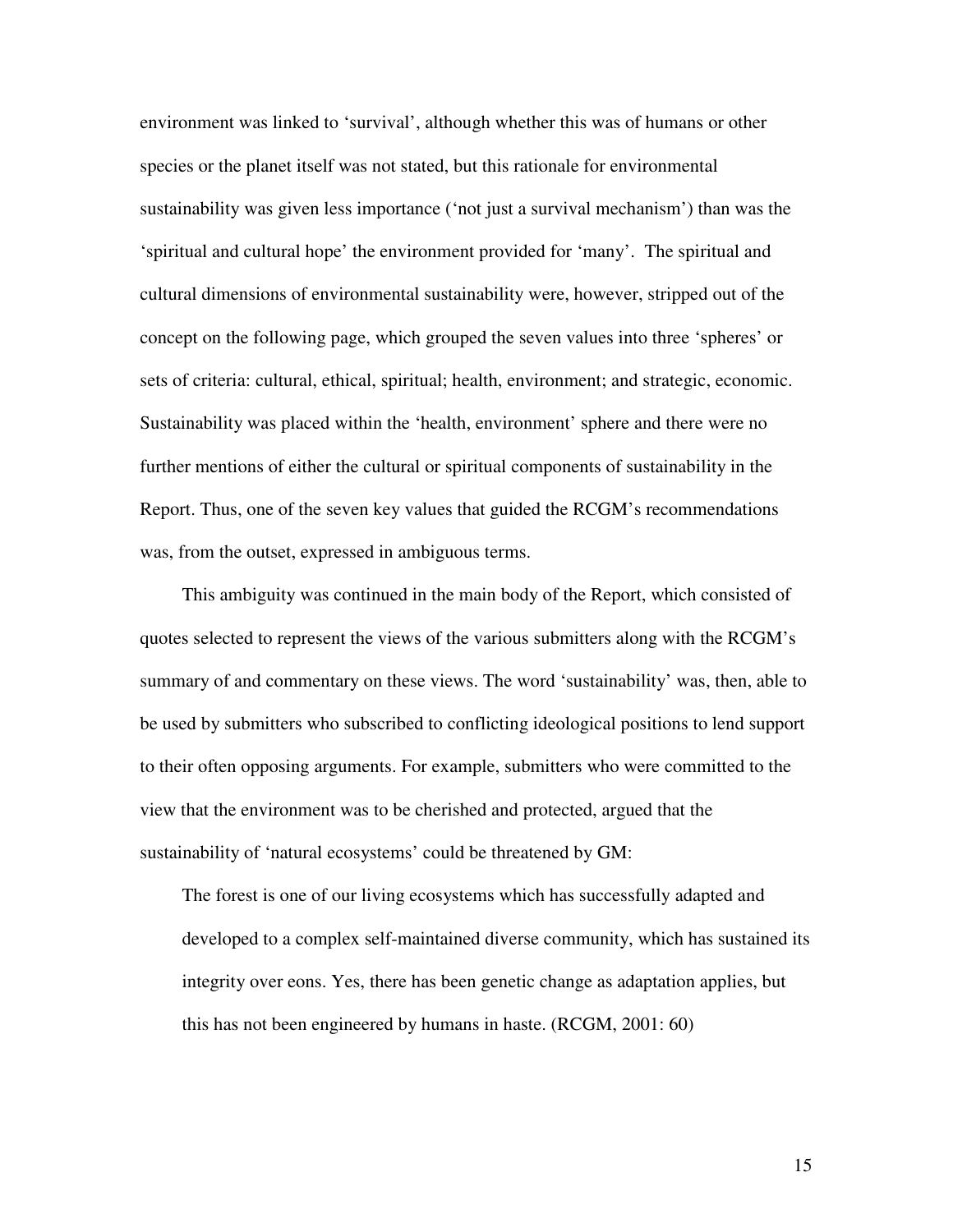Other submitters took the view that GM research could be used to enhance environmental sustainability (Ibid). Some submitters saw sustainability primarily in economic terms. For example, forestry companies argued that GM could make forestry more sustainable by 'improving profitability and environmental performance and enhancing international competitiveness' (Ibid: 78).

 Some submitters adopted both environmental and economic arguments in order to support their opposition to GM. For example the submissions of the organic sector argued that sustainable in agriculture meant organic farming (RCGM, 2001: 87). However, when the Foundation for Research, Science and Technology, which is New Zealand's largest public sector research funder, was asked how much funding it gave to GM and organic farming research respectively, it responded that 'Clear differentiations are not possible because much research underpins more than one production system. Research in sustainable management, for example, benefits conventional as well as organic farmers' (Ibid: 131). This statement supported the view that sustainability was not the preserve of any particular approach to agricultural production – a view that was ultimately accepted by the RCGM. Indeed the RCGM Report concluded that the four approaches to agricultural production that had been identified in submissions might all co-exist in New Zealand (Ibid: 335).

 The Government accepted most of the RCGM's recommendations, deciding that New Zealand would 'proceed with caution' with GM while also supporting the continued co-existence of the four approaches to agricultural production. This decision was manifest in *Growing An Innovative New Zealand* which was released seven months after the RCGM's Report and which is analyzed in the following section.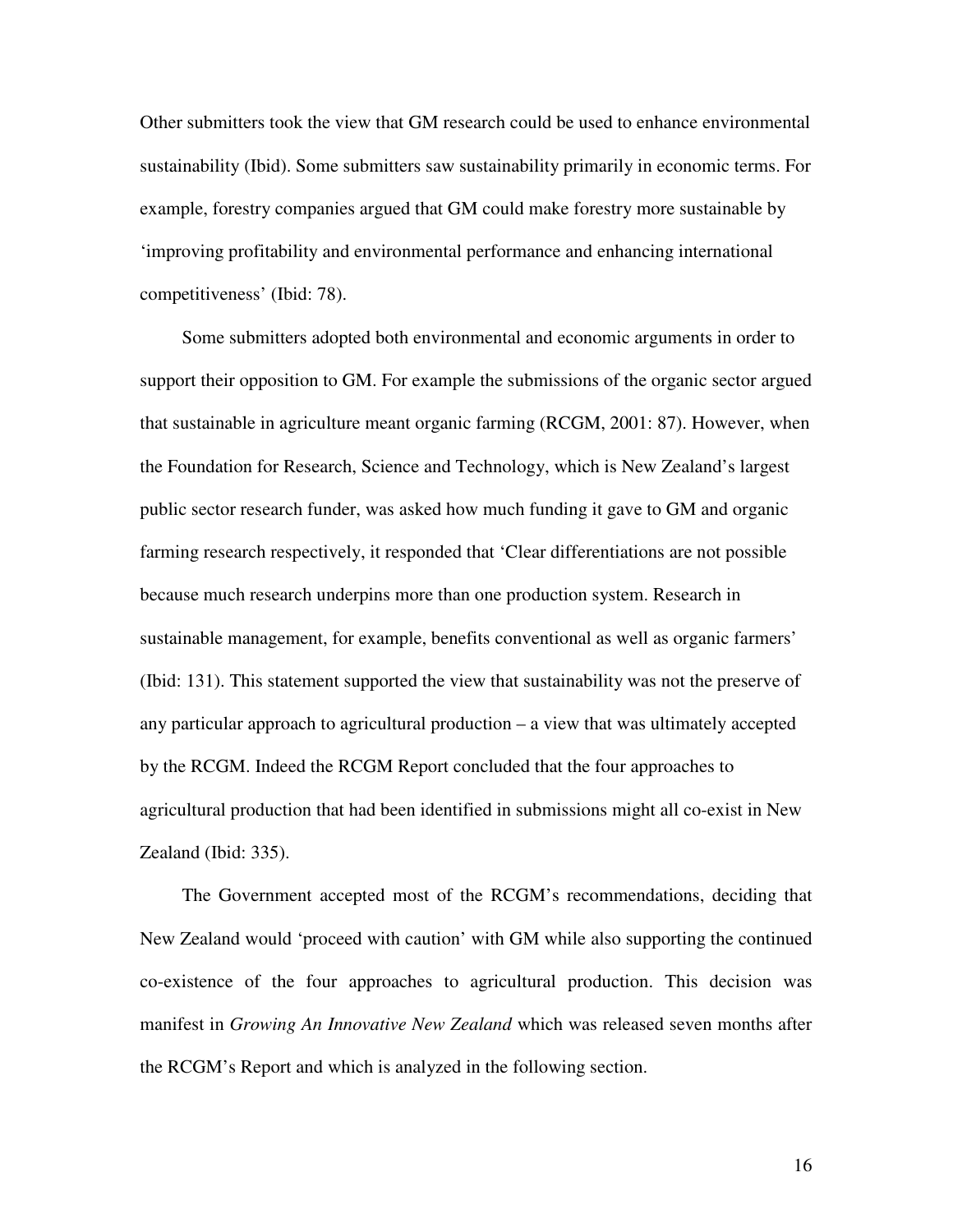### 2. GROWING AN INNOVATIVE NEW ZEALAND (GrowthNZ)

GrowthNZ outlined the Government's goals for its term of office, with the primary goal set out in the executive summary as being 'To return New Zealand's per capita income to the top half of the OECD rankings and maintain that standing' (OPM, 2002: 6). A belief in the inherent goodness of economic growth was the taken-for-granted starting and end point of the document. This ideology of growth functioned as the central presupposition (Fairclough, 1992: 120) that explicitly underpinned GrowthNZ and had more implicitly guided the conclusions of the RCGM. Moreover, as it was in the RCGM's Report, the lexicalization within GrowthNZ was sufficiently ambiguous to enable it to be inclusive – at least at a superficial level – of a range of potentially conflicting ideologies and goals.

 The growth goal was immediately followed in GrowthNZ by a statement of the Government's approach to governing:

## **Enhancing the role of government**

Government will be proactive in supporting growth, will work co-operatively with other sectors to achieve that, and will emphasise the importance of sustainability. (OPM, 2002: 6)

Taken together these two statements laid out the major themes within GrowthNZ: the pursuit of economic growth; active and interventionist Government; a corporatist approach involving 'all sectors' working co-operatively; and a commitment to 'sustainability'. Just what this commitment to 'sustainability' meant to the Government was outlined at the end of the section entitled 'the economic objective':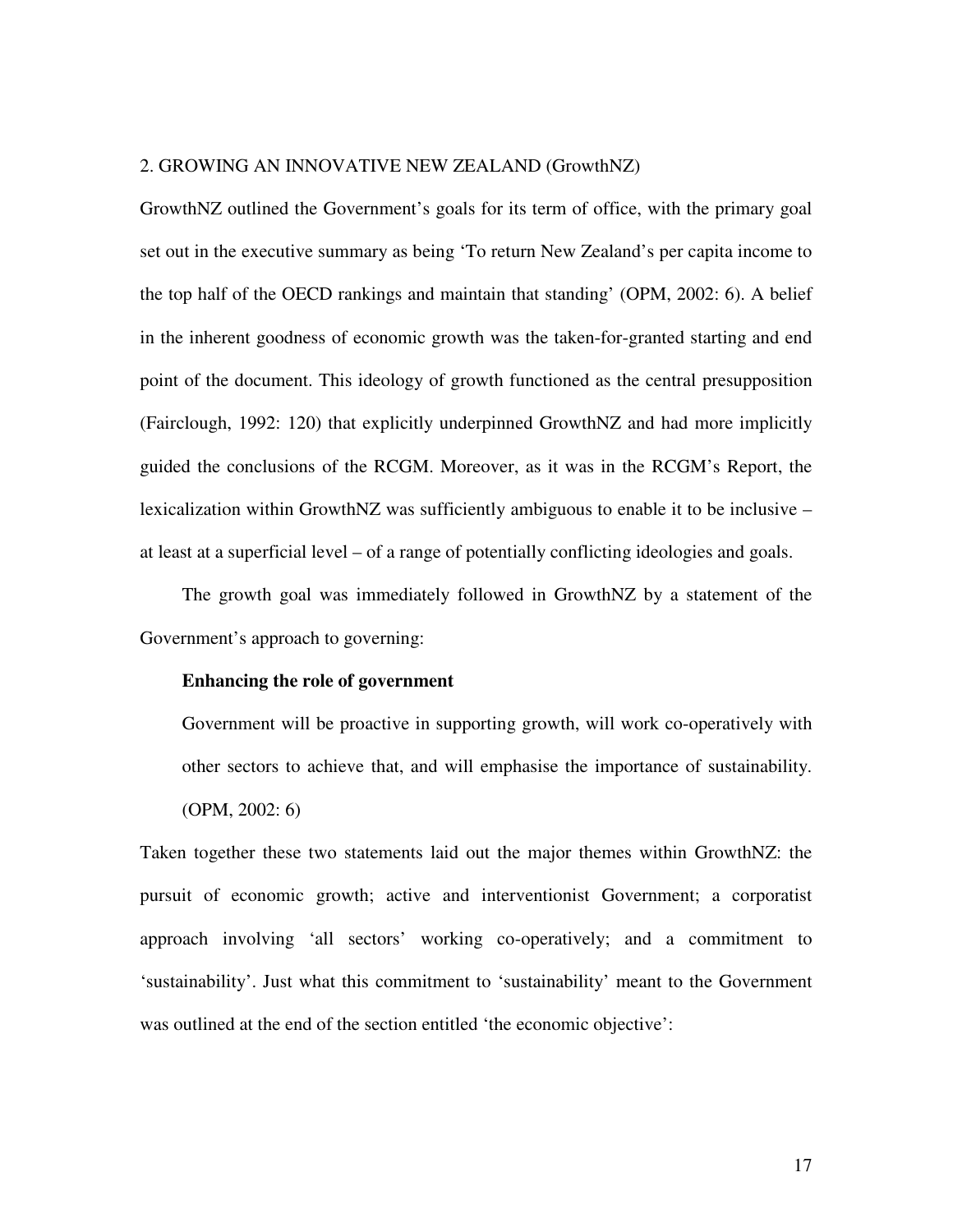This government does not believe we can put on hold social and environmental progress, and concentrate solely on economic growth. Implicit in the quality of the growth we are seeking will be integration of the economic, environmental and social pillars of **sustainable** development. **Sustaining** a high quality environment, managing the risks to it and implementing efficient resource use policies underpin our competitive advantages as a nation. Managing the environmental pressures from economic growth, while continuing to satisfy human needs will require an integrated effort.

 Not only will social and environmental policy continue to be given high priority in their own right, but the choice of economic policy instruments will be influenced by their interaction with social and environmental factors. **Sustainability** will be paramount.' (emphasis added, OPM, 2002: 12)

Sustainable development was thus closely linked with the notion of active government. This linkage was made more explicit in the section 'Enhancing the role of Government':

The government sees three key elements to its role in the economy. Government itself will be proactive in supporting growth, it will work co-operatively with other sectors to achieve it, and it will emphasise the importance of **sustainable growth** and development.

#### PROACTIVE POLICY

Between 1984 and 1999 government economic policy was largely ' passive', aiming to provide an environment in which the private sector could make investment decisions. This approach did not generate **sustained growth**. (emphasis added, OPM, 2002: 19)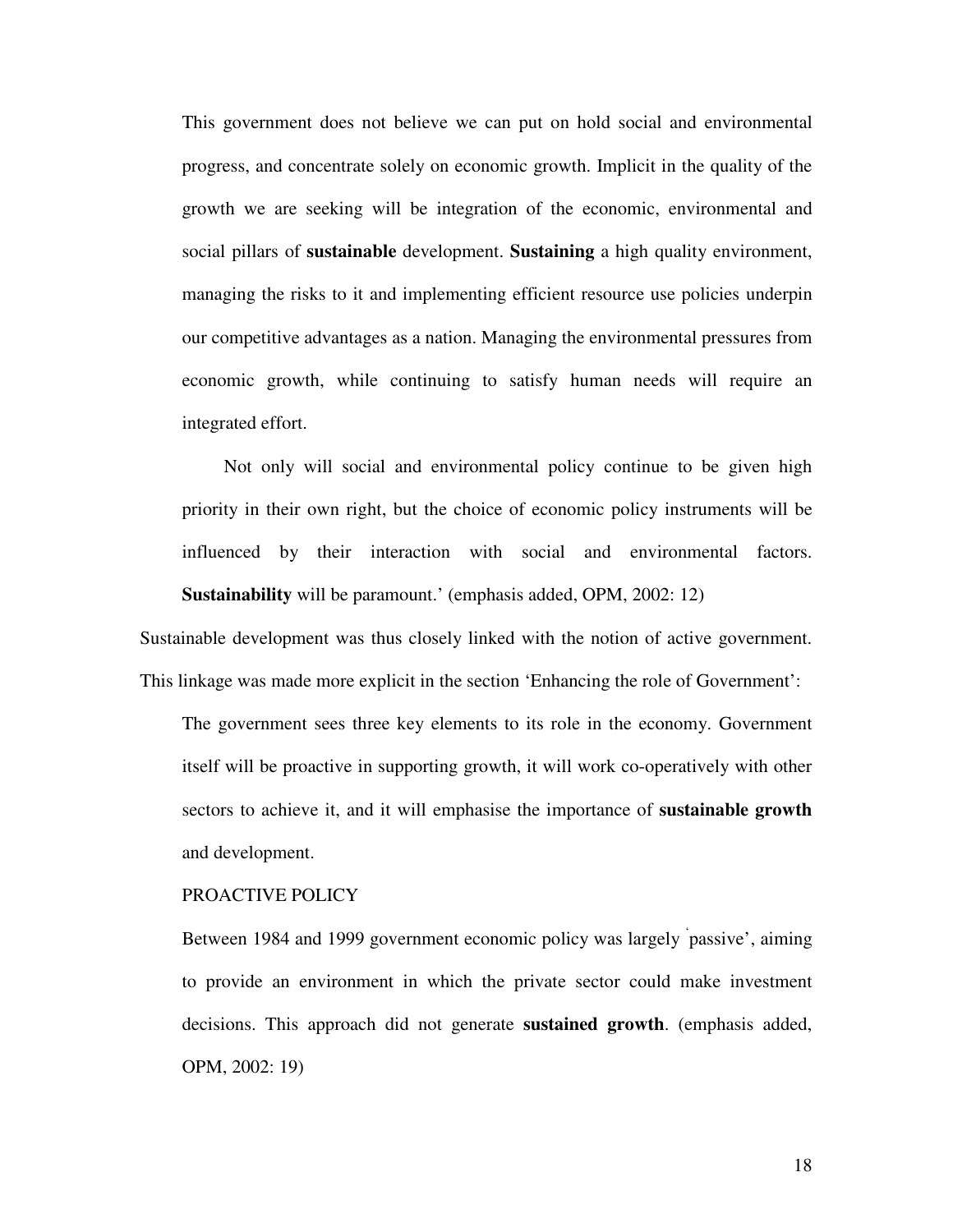Note here and in the previous quote, the shift from 'sustainable', with its broader social and environmental connotations, to 'sustained' or 'long-term'. Economic development that can be sustained is not necessarily environmentally sustainable, particularly if the timeframe for 'long-term' is not set. This slippage between the two meanings, which we would contend constituted strategic ambiguity that served to justify the unquestioned commitment to growth, occurred throughout the document. The underlying purpose of justifying economic growth was made clear in the following passages:

Work continues on developing social and environmental indicators to go alongside traditional economic indicators to measure the overall progress we are making. It is clear however that internationally our economic performance has **not kept pace** with our social and environmental performance. The challenge for New Zealand now is to **catch up** in economic terms while ensuring that both this generation and future generations can benefit. (emphasis added, OPM, 2002, p. 23)

The social and environmental aspects of Government policy, which had previously been included as core to the Government's definition of 'sustainability', were here explicitly positioned as secondary considerations to economic growth. New Zealand was portrayed as socially and environmentally progressive but a laggard -'not kept pace'- in economic terms. The imperative now was to focus on the economy in order to 'catch up'.

 GrowthNZ set out three areas of economic activity on which the Government would focus in order to 'catch up': biotechnology, information and communication technology and creative industries. The RCGM's Report was cited in order to justify the biotechnology emphasis: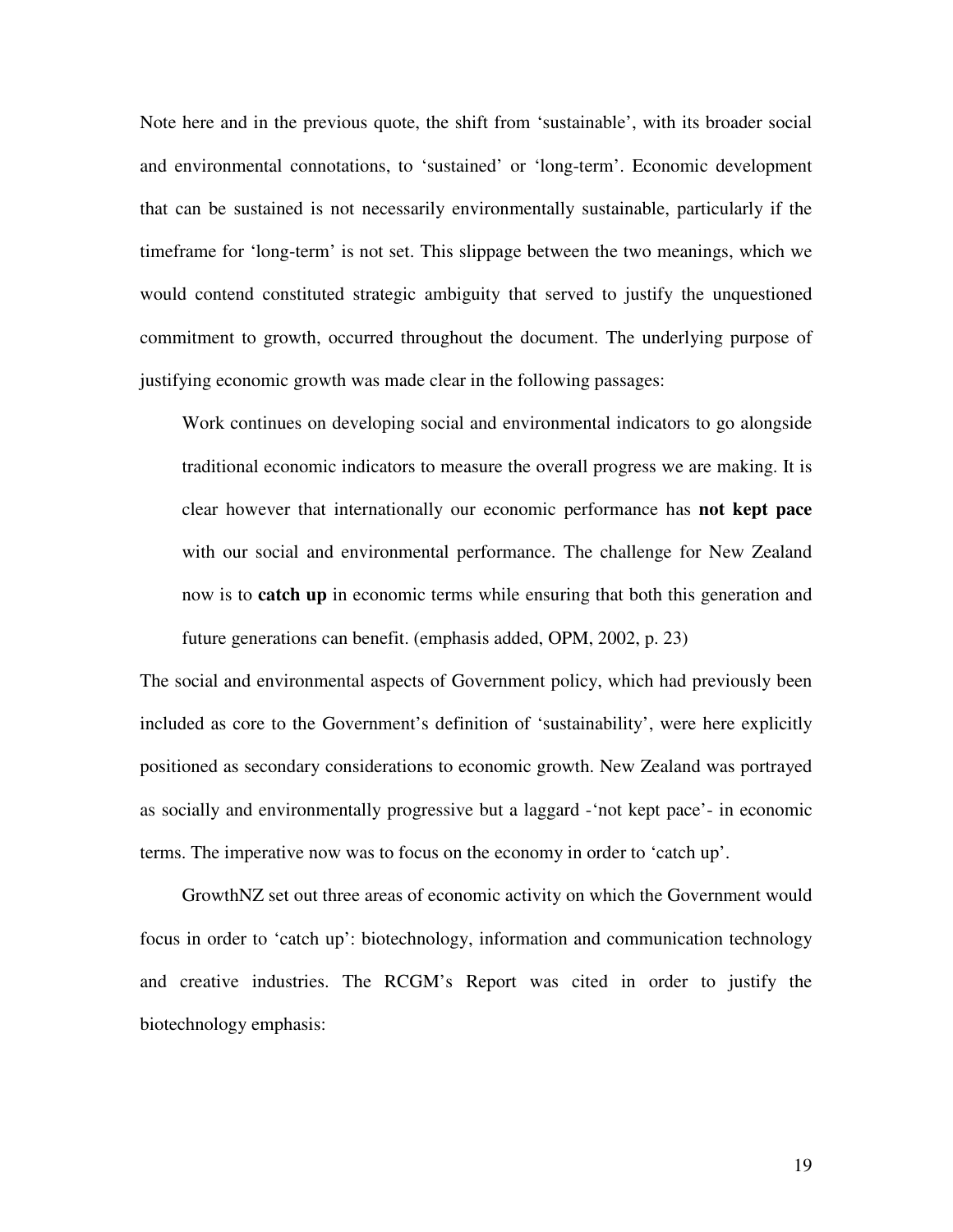The Royal Commission on Genetic Modification noted that the 21st century has already been dubbed the biotechnology century and that New Zealanders have a history of quickly adopting and adapting new technologies. They advised that it would be wise to establish a Bioethics Council and develop a biotechnology strategy for New Zealand which would take into account factors such as, scientific, environmental, economic, cultural, consumer preference and the interplay between them….. We must identify the potential strengths within the New Zealand industry along with the potential market opportunities internationally and we must develop those in ways which are **sustainable**. (emphasis added, OPM, 2002: 54)

Again, it was not clear whether 'sustainable' implied a commitment to considering a broader range of 'factors' beyond the economic when making decisions about biotechnology or whether it simply meant 'long-term'. The final section of GrowthNZ set the brief for the Advisory Board that was to be set up to assist with the implementation of the growth strategy. The only reference to sustainability in this section was of 'sustaining growth rates' (Ibid: 61).

# 3. SUSTAINABLE DEVELOPMENT FOR NEW ZEALAND PROGRAMME OF ACTION (SusDev)

SusDev was released by the Government one year after GrowthNZ and was positioned as its partner document:

[GrowthNZ], released in February 2002, sets out an approach for New Zealand to achieve higher levels of sustainable growth. This objective is part of the sustainable development approach set out in this document. The focus is on sustainability and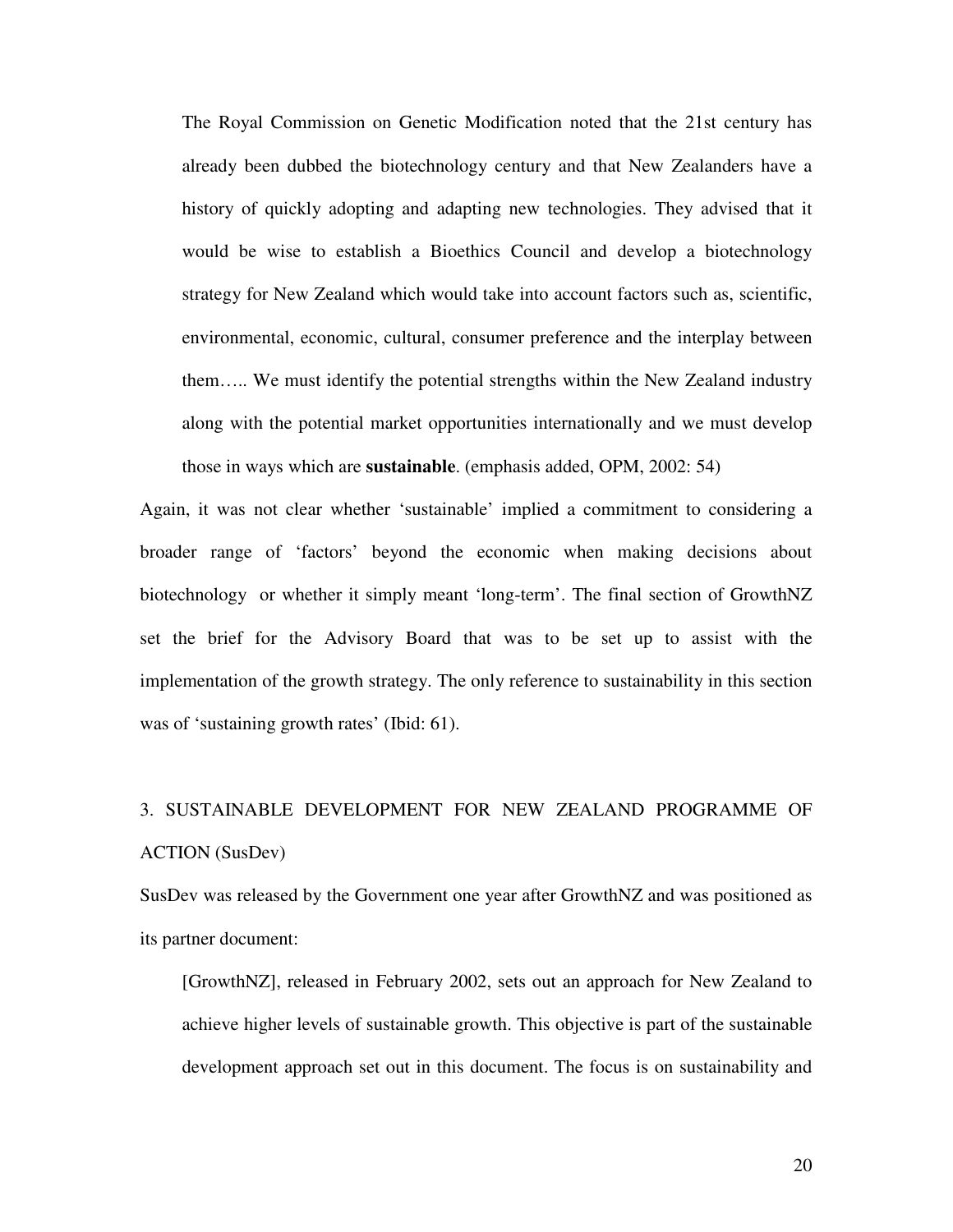positive outcomes over the longer term – not only in economic terms but also for social, environmental and cultural issues. (DPMC, 2003: 10)

While GrowthNZ outlined the goals the Government intended to pursue and the areas on which it would focus, SusDev was, then intended to outline the approach - 'sustainable development' - that the Government would take to achieving these goals. Once again there was considerable strategic ambiguity in the usage of the keyword 'sustainability', which was further amplified by the definition of sustainable development laid out in the introduction:

Sustainable development is *"development which meets the needs of the present without compromising the ability of future generations to meet their own needs".*  Achieving sustainable development involves a different way of thinking and working. It requires:

- looking after people
- taking the long-term view
- taking account of the social, economic, environmental and cultural effects of our decisions
- encouraging participation and partnerships. (DPMC, 2003: 6)

Throughout SusDev the implied meaning of 'sustainability' slipped seamlessly and without explanation between these four 'requirements'.

 SusDev also adopted the GrowthNZ presupposition that growth was a taken-forgranted good: the purpose of sustainable development was to support growth:

The government's Growth and Innovation Framework says that New Zealand's development path needs to achieve a higher level of economic growth. This needs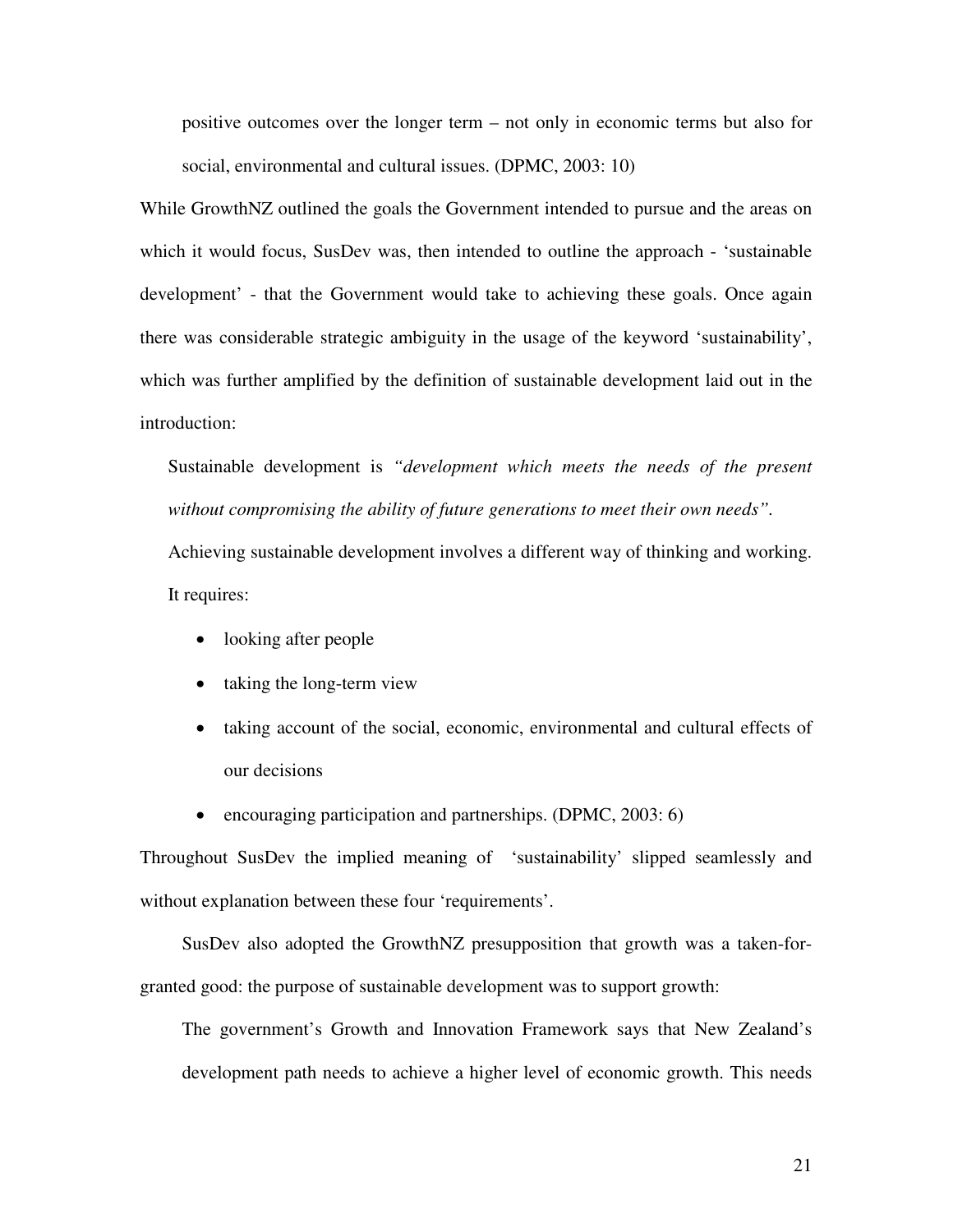to be a sustainable path and one that adequately protects **natural capital**. The programme of action outlined here aims to ensure that the **quality and durability of economic growth improves the wellbeing of all New Zealanders and the environment**, now and for the future. (emphasis added, DPMC, 2003: 6)

The primacy of economic goals was reinforced in this passage by the framing of the environment (and perhaps 'New Zealanders' too as the intended meaning is unclear), in economic terms as 'natural capital'.

 The inherent difficulty of achieving the kind of economic growth identified as a national priority in GrowthNZ without incurring negative environmental consequences was not acknowledged in SusDev. Instead, it was simply asserted that these negative consequences might be avoided by 'decoupling economic growth from pressures on the environment' (p. 10). This statement was never explained and so remained as mysterious as the one included in the passage cited in the previous paragraph that, through SusDev, the 'quality and durability' of economic growth would improve 'the wellbeing of all New Zealanders and the environment'.

 Despite the fact that the stated purpose of SusDev was to support GrowthNZ, the document made no mention of the three areas focused on in GrowthNZ. Instead, SusDev outlined a programme of action that was focused on four new areas:

1. Quality and allocation of freshwater

2. Energy

- 3. Sustainable cities
- 4. Investing in child and youth development (DPMC, 2003: 12)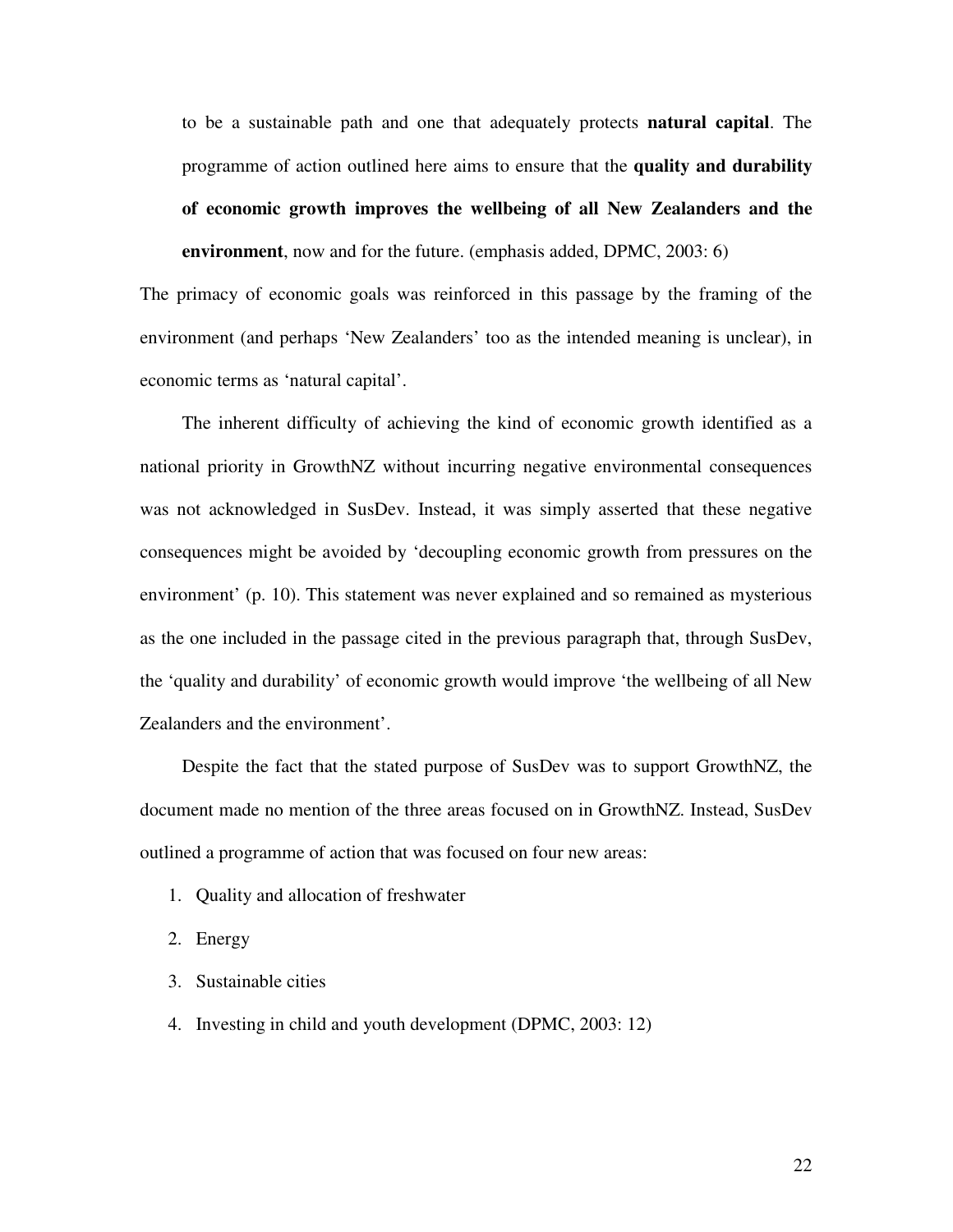However, the link back to GrowthNZ was made in the following paragraph entitled 'Innovation':

The government is committed to **sustainable growth** based on innovation and a high-performance economy. This requires making the most of our people and talents as well as getting much better value from resources like energy and water. It also involves **removing the barriers to growth**. (emphasis added, DPMC, 2003: 12)

The use of the phrase 'removing the barriers to growth' reinforced the position laid out in GrowthNZ and cited above, that social and environmental factors were to be secondary to economic growth. Once again, 'sustainable growth' here appeared to simply mean 'longterm'.

## 4. ORGANIC SECTOR STRATEGY (OSS)

One of the most contentious issues with which the RCGM had had to contend was the relationship between organic agriculture and GM agriculture. Many of the organic sector's submissions to the RCGM asserted that co-existence was not possible, particularly co-existence between GM and organic crops because of the danger of crosspollination. As noted, above, the RCGM chose to override these concerns, opting instead to recommend co-existence between what it identified as the four approaches to agriculture. In the spirit of co-existence, however, the RCGM also recommended that more resources and Government assistance be given to the organic sector and it fell to the Ministry of Agriculture and Fisheries (MAF) to lead the provision of this assistance.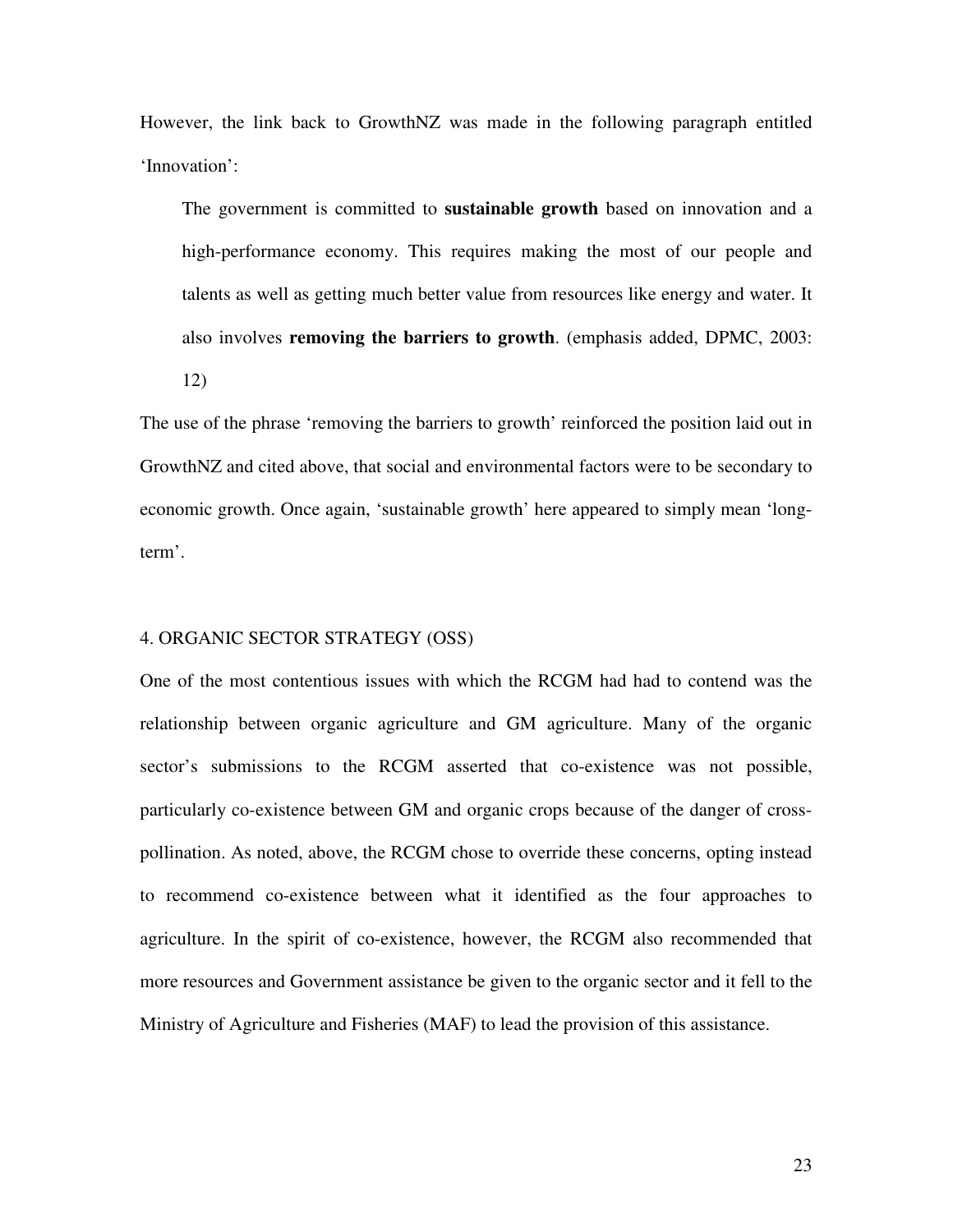The first initiative taken by MAF in order to enact the RCGM's recommendation was to bring the various disparate elements of the organic sector together to draft the first organic sector strategy (OSS). The creation of OSS would enable government ministries such as MAF to make decisions about where to put resources and which industry initiatives to support. Thus, a major incentive for organic sector participants to engage with the OSS process was the hitherto denied access to government resources and support. The process that led to the release of the strategy in March 2003 constituted an interesting case study in its own right (Davenport and Leitch, 2005c). Of particular relevance here, however, was that the process involved the drafting of a document that gave primacy to the economic dimension of organic farming, a position that was an anathema to many organic farmers whose deep philosophical, spiritual and ecological beliefs had drawn them to organics. Indeed, the subtitle for OSS was 'A Real Opportunity for New Zealand: A Strategy to Unlock the Value in Organic Systems'. That the 'value' in question was purely economic was revealed in the target set for the OSS, which was '\$1 billion total sector sales by 2013' (OFANZ, 2003: i). Thus, harnessing the organic sector to support the GrowthNZ goal of economic growth was the central purpose of OSS. Indeed, the only mention of alternative viewpoints in OSS was in the opening paragraph of the introductory section, which stated:

The organic sector is characterised by a diversity of views, many held with a strong passion. The task of developing a strategy for this sector used an inclusive approach that enabled all views to be heard, recognised and developed. (OFANZ, 2003: 1)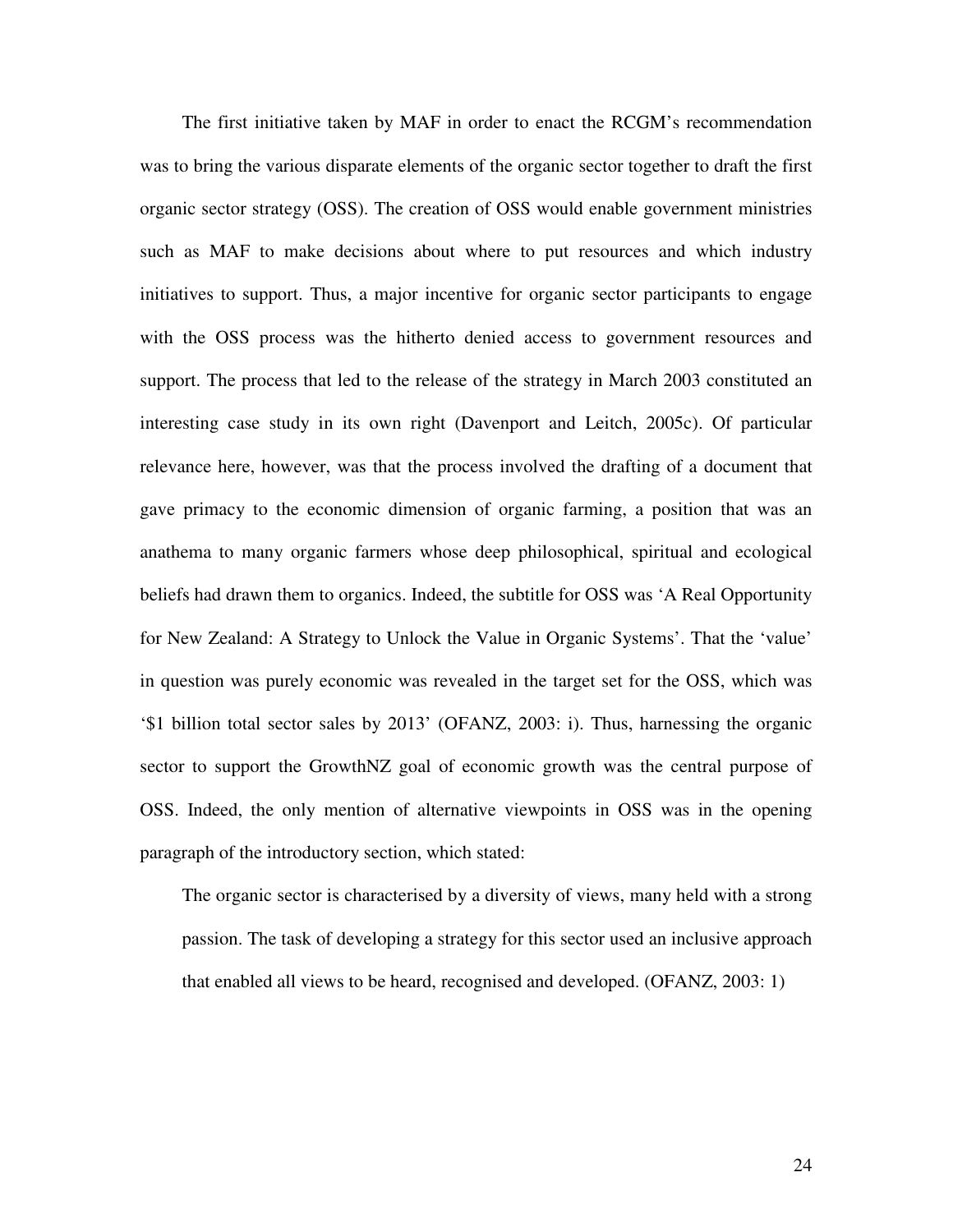This 'diversity' and 'passion' was, then, suppressed in the remainder of the document in favour of an inclusive approach which laid out a unified structure, strategy and goals for organics.

The executive summary of the OSS opened with the following paragraph:

This strategy sees real opportunities for New Zealand to develop organics as an emerging sector within the broader context of New Zealand agriculture. Organics **has to be at the forefront** as agriculture moves to address the global concerns about the **environmental sustainability** of food production systems, consumer health, community well being and food safety. (emphasis added, OFANZ, 2003: i)

This statement positioned organics as taking a leadership role – 'has to be at the forefront' – of addressing 'global concerns' such as 'the environmental sustainability of food production systems'. 'Sustainability' was thus initially linked with the environment, which is the meaning one might expect in a document related to organic farming. However, the OSS rapidly moved to separate out the two concepts, using 'sustainability' simply as a synonym for 'enduring'. This definition was summed up in the question, *'can we continue to do what was done in the past?' (*OFANZ, 2003: 13*).* For example, the OSS called for 'methodology to assess the impact of organic systems on the environment in order to back-up claims that these systems are sustainable **and** more environmentally friendly than conventional food and fibre production systems' (emphasis added, OFANZ, 2003: 26). Here sustainability as a synonym for 'enduring' was separated from 'environmentally friendly'. Similarly, the 'Vision for the Organic Sector' included the statement that the sector would seek 'Community recognition that organic productive ecosystems are sustainable **and** environmentally friendly' (emphasis added, OFANZ,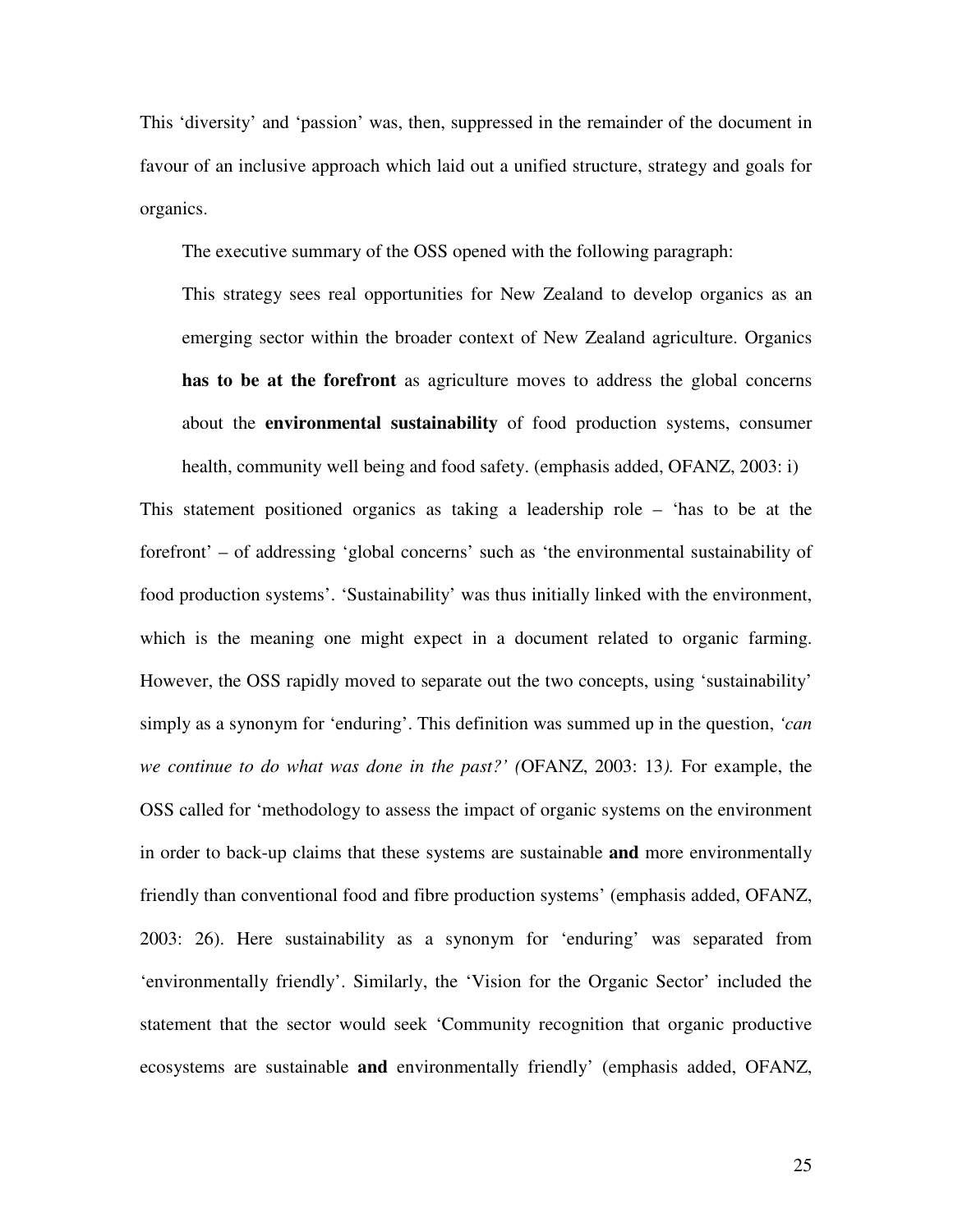2003: 29). Thus, unlike the previous documents analyzed, there was a high level of consistency within the OSS and an absence of strategic ambiguity in the use of 'sustainability'. Perhaps, organic sector participants were attuned to the way in which this keyword had been used in submissions to the RCGM by those with opposing agendas and ideological positions to support these agendas and ideologies.

# 5. NEW ZEALAND BIOTECHNOLOGY STRATEGY: A FOUNDATION FOR DEVELOPMENT WITH CARE (BioStrat)

The 'Ministerial Foreword' to the New Zealand biotechnology Strategy (BioStrat) laid out the strategy's genesis and relationship with previous official documents:

The Royal Commission on Genetic Modification pointed to the 21st century as "the biotechnology century" and recommended that New Zealand develop a biotechnology strategy. The Growth and Innovation Framework [GrowthNZ], launched by the Prime Minister in February 2002, also recognises the importance of biotechnology to New Zealand's future. (MORST, 2003: 1)

BioStrat was, then, the second industry sector strategy to emerge from the RCGM's recommendations. Given the absence of an established biotechnology 'sector', however, the process leading to the production of this report was quite different. The preamble to the OSS contained a page with facsimiles of the signatures of the leaders of the major organic sector organizations and the statement that 'This Organic Strategy is endorsed by the undersigned leaders within the Organics Sector of Aotearoa New Zealand' (MORST, 2003: vii). There was no such section in BioStrat. Instead, BioStrat included a 'Ministerial Foreword' from the Minister of Research, Science and Technology which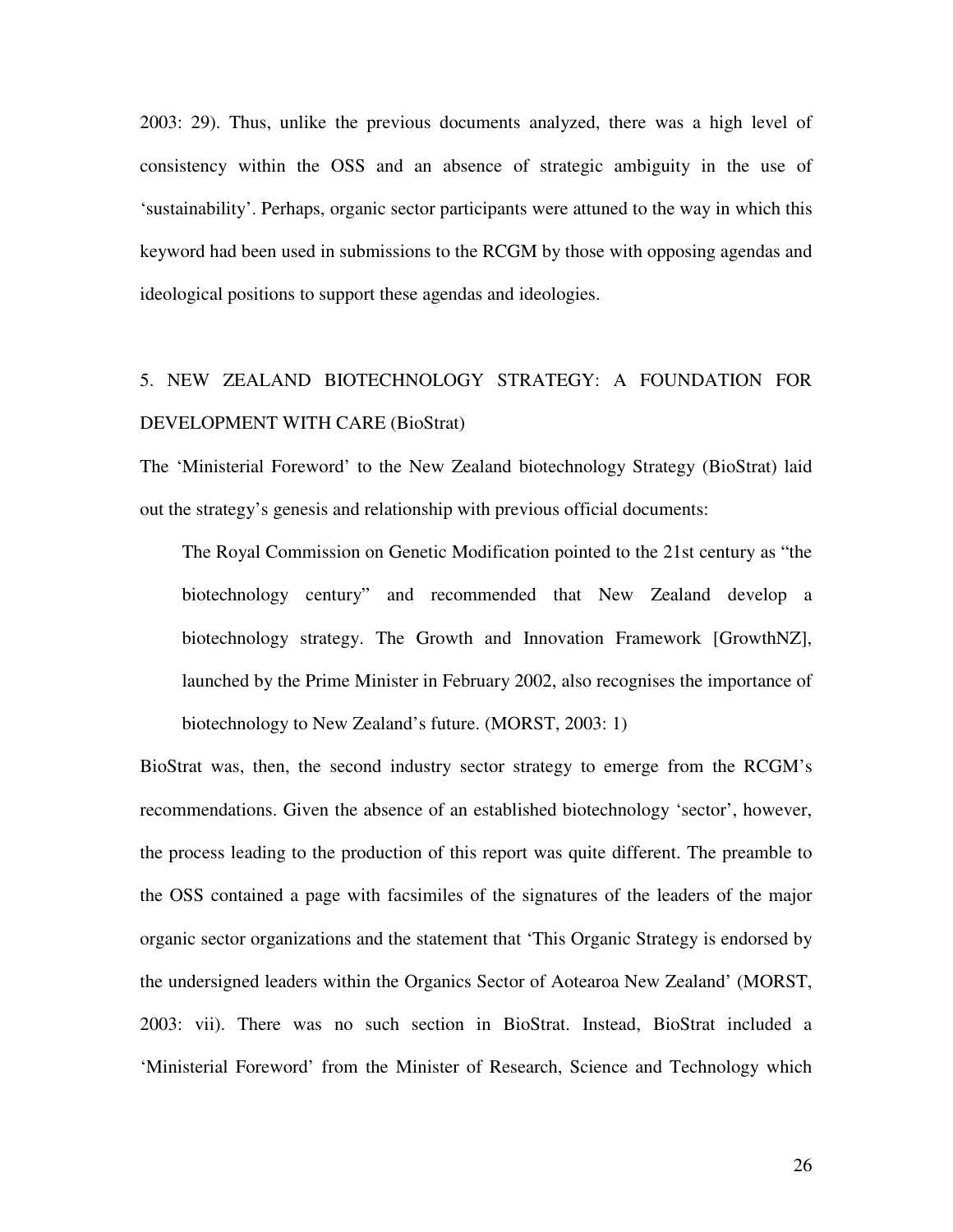stated: 'On behalf of my Cabinet colleagues, I am pleased to present the New Zealand Biotechnology Strategy, which outlines the Government's vision and direction for the development of biotechnology in New Zealand' (MORST, 2003: 1). BioStrat was, then, a government strategy for the biotechnology sector. In contrast, OSS was produced by a government ministry but its content was negotiated with and endorsed by participants in the organic sector.

 BioStrat also differed from OSS in that it contained a set of 'Guiding Principles' for the strategy. There was a clear constitutive intertextual link here to the RCGM's 'Values', which were also described as 'guiding principles'. The second of these guiding principles was:

Sustainable development – Meet present needs without compromising future generations, through integrating economic growth, social equity and environmental and cultural well-being. (MORST, 2003: 4)

In this principle, there was also a manifest intertextual linkage to both the RCGM Report and to SusDev. Moreover, BioStrat adopted the same multiplicity in its usage of 'sustainability', as that used in SusDev. For example, the following passage used 'sustainability' in the sense of 'encouraging participation and partnerships':

At the core of the strategy is a commitment to ongoing dialogue between the community, the sector and the Government, so New Zealand can achieve a growing sector that the public trusts. Constructive community engagement and effective regulation are goals that underpin biotechnology growth and development. Achieving **community involvement and confidence** in regulation should not be regarded as a brake on biotechnology. They are a crucial part of the road ahead if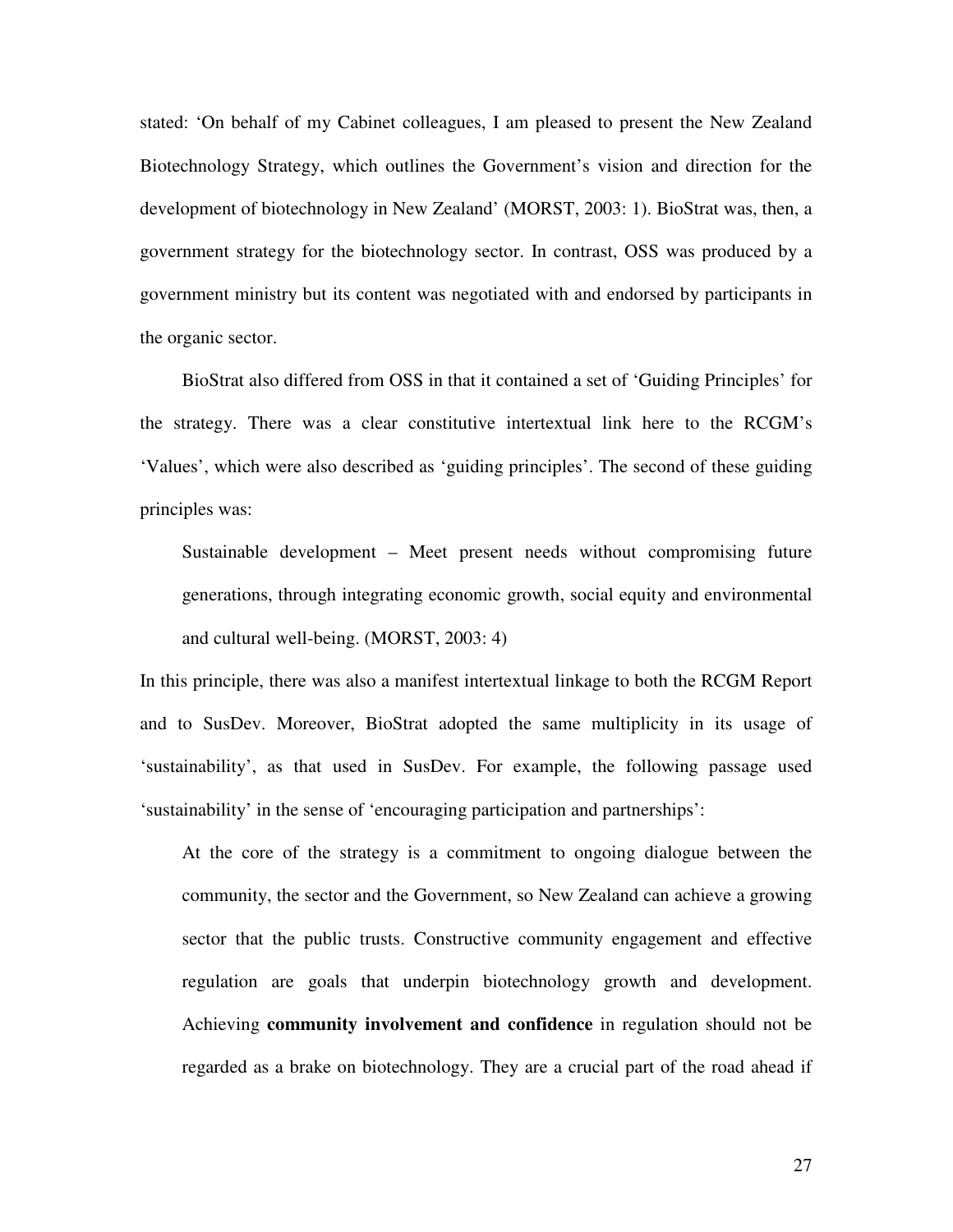biotechnology is to advance in a **sustainable** way. (emphasis added; MORST, 2003: 9)

 The sustainable development of biotechnology was here framed as something that required 'community involvement and confidence'. The unstated reason for this was, arguably, to avoid social conflict. Thus, in this instance, the keyword 'sustainability' referred to political sustainability.

 The usage of 'sustainability' as a synonym for 'enduring', which was evident in the four previous documents analyzed also featured in BioStrat. For example, the section on 'Applying biotechnology in New Zealand industries' stated: 'it is important to promote speedy and widespread diffusion of biotechnology into the broader industrial community, while maintaining responsible and sustainable use' (MORST, 2003: 21). The pairing of 'responsible and sustainable' here was interesting in that it implicitly – but perhaps inadvertently - acknowledged that sustainable use might not necessarily be responsible use.

 The next mention of 'sustainability' in the BioStrat occurred in the section heading 'Biotechnology research to address sustainability and biosecurity, and protect biodiversity' (MORST, 2003: 25). In this section, the meaning of 'sustainability' was defined in the first paragraph as being 'environmental sustainability' but the word was subsequently used on its own (e.g. 'Fund specific sustainability and bioprotection projects' (MORST, 2003: 25)). Thus, in this section, 'sustainability' became a shortened version of 'environmental sustainability'. The final mention of 'sustainability' occurred in the concluding section on 'Leadership and Co-ordination' (MORST, 2003: 33). This section emphasized the need to integrate the implementation of BioStrat with the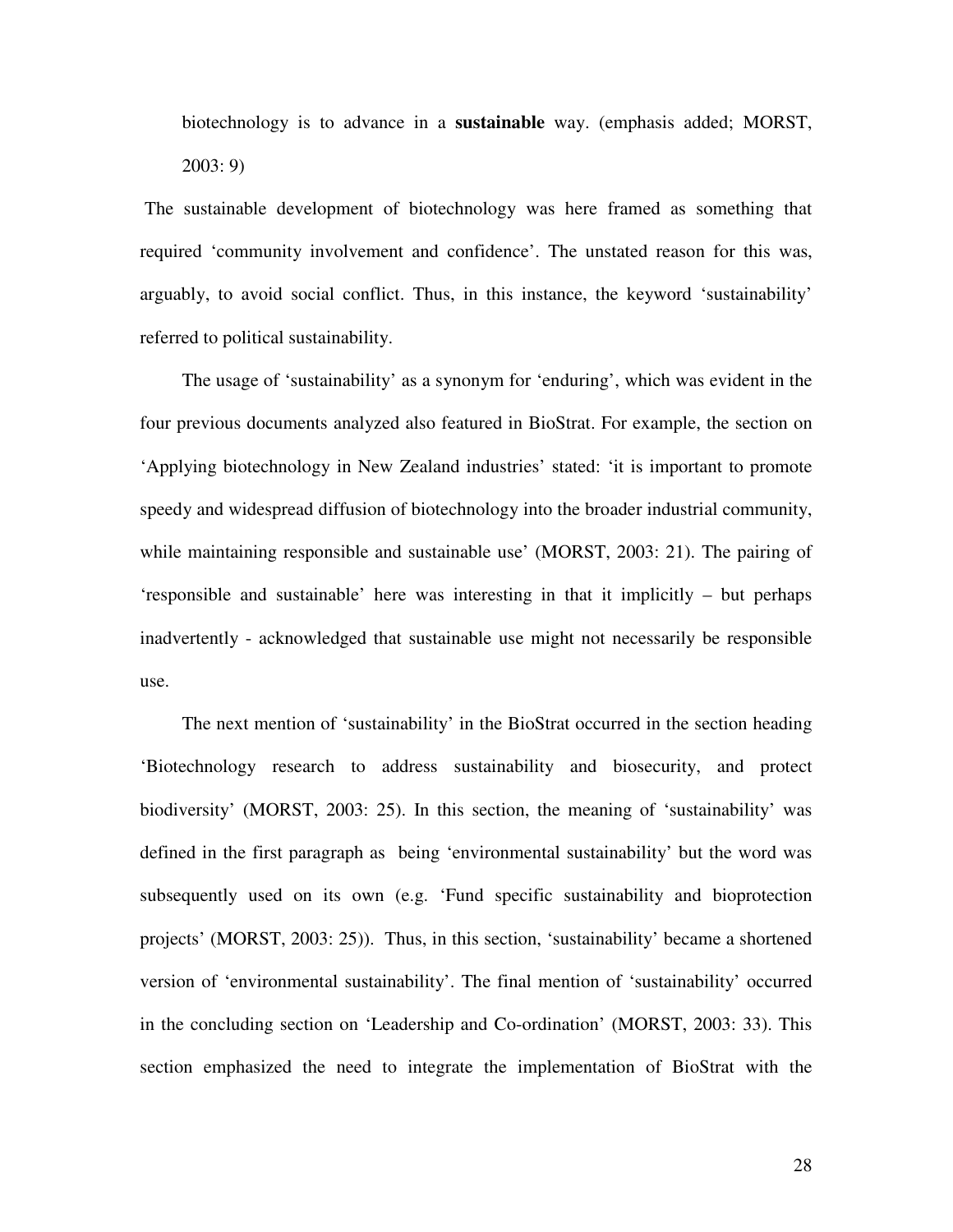implementation of GrowthNZ and SusDev. Thus, the same underlying ideology of growth found in the previous four documents was also evident in BioStrat.

### **Discussion**

The underlying presupposition of all five texts was an unquestioned belief in the ideology of economic growth (Fairclough, 1992). However, the contentious issue of GM had caused a range of other concerns – environmental, cultural and spiritual – to be raised in New Zealand which presented potential challenges to this ideology. When examining the ideological dimension of texts Van Dijk (1995:18) suggested that:

We need to attend primarily to those properties of discourse that express or signal the opinions, perspective, position, interests or other properties of groups. This is specifically the case when there is a conflict of interest, that is, when events may be seen, interpreted or evaluated in different, possibly opposed, ways.

In this instance, our analysis suggested that the deep ideological divisions between discourse participants, who evaluated GM in very different and opposing ways, were suppressed or minimised in the texts. This suppression and minimisation had the effect of lending the appearance of internal coherence and consistency to these texts.

 The first text analyzed was the Report of the RCGM, which recommended that New Zealand accept GM technologies for economic reasons but do so in a cautious way that took account of the myriad concerns of those opposed to GM. This compromise position entailed adopting an inclusive approach: GM would be allowed but only on terms that allowed it to co-exist with other approaches to agricultural production. Inclusivity was, thus, a central theme within the RCGM Report and, we contend, strategic ambiguity in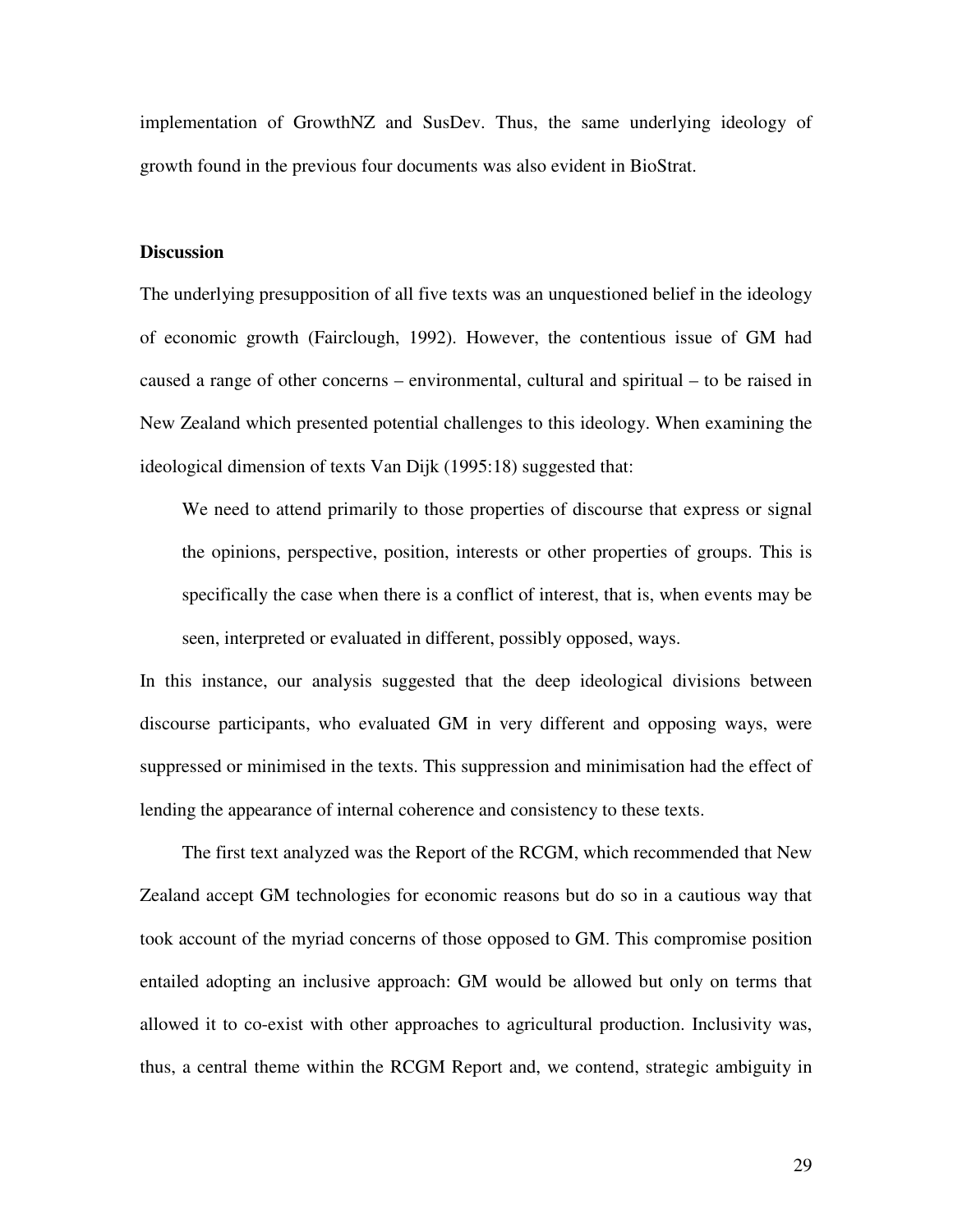the use of the keyword 'sustainability' was a central discourse strategy for achieving inclusivity.

 'Sustainability' is a word that has overwhelmingly positive connotations but it has been used in many ways in many different contexts to mean many different things. The semantic openness of 'sustainability' made it an interesting choice for inclusion in the RCGM's list of 'values' that were to serve as 'guiding principles' for the Report. As discussed above, the RCGM's ambiguous definition enabled submitters to invoke the concept of 'sustainability' in their submissions in support of a broad range of ideological positions. At the same time, the constant usage of the word 'sustainability' lent a superficial appearance of internal coherence to the RCGM's Report.

 GrowthNZ, which was intended to set out the Labour Government's goals for its term of office, shared the characteristics of the RCGM Report described above. First, GrowthNZ was committed to an ideology of economic growth, which it gave primacy over other considerations. Second, GrowthNZ was framed in an inclusive way that suppressed or minimized possible ideological and other differences between New Zealanders, calling for everyone to 'work co-operatively' in support of the GrowthNZ growth goal. Third, 'sustainability' was a keyword in the document that at one level appeared to serve as a moderator to the unbridled pursuit of economic growth. However, the primacy of the growth goal over environmental or social goals was explicitly asserted in GrowthNZ.

 The importance of the keyword 'sustainability' within the discourse was amplified when the Government chose to produce SusDev and position it as the partner document to GrowthNZ. In this text, the Labour Government gave a clear message that it intended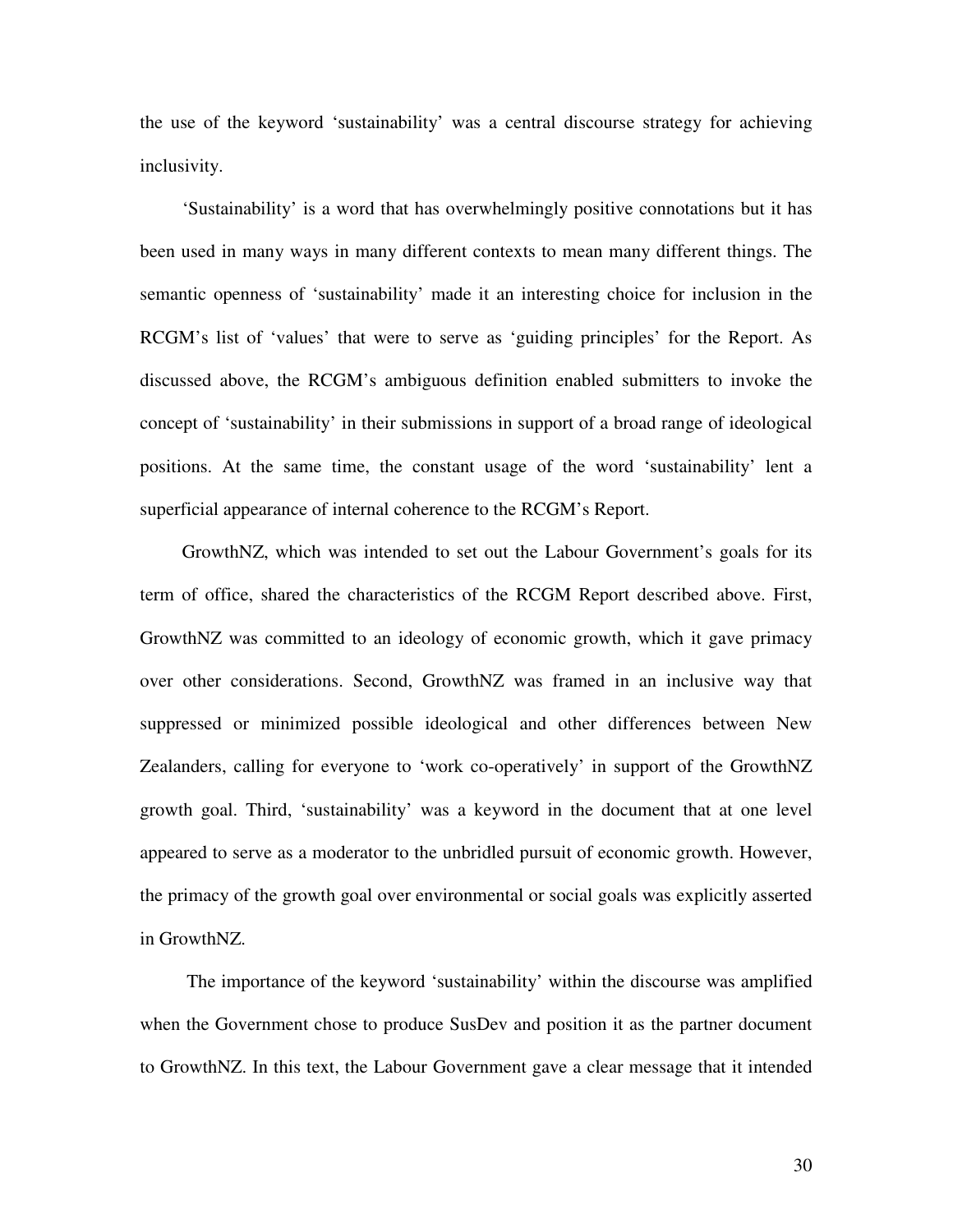to pursue economic growth in an inclusive and sustainable way. However, the Government was less than clear as to what 'sustainability' meant. Thus, SusDev shared the three characteristics described above that were common to the RCGM's Report and GrowthNZ, of commitment to economic growth, inclusivity, and strategic ambiguity in the use of the keyword 'sustainability'.

 The last two texts analyzed, OSS and BioStrat, were born out of the conflict that had led to the RCGM. They were, however, quite different kinds of documents arguably because of differences in the processes that had led to their production. BioStrat was the Labour Government's strategy for the biotechnology sector. In contrast, OSS was produced by a government ministry but the strategy was explicitly owned by the major organizations within the organic sector. BioStrat contained the three characteristics described above (commitment to economic growth, inclusivity, and strategic ambiguity in the use of the keyword 'sustainability') that linked it intertextually with its predecessors, the RCGM Report, GrowthNZ and SusDev. OSS contained only one of these characteristics – the central commitment to the growth goal. While OSS was inclusive of the organic sector, the text stopped short of the kinds of all-embracing statements found in the other texts. OSS also used 'sustainable' consistently as a synonym for 'enduring'.

 The absence of national inclusivity in the OSS may be explained by the fact that such inclusivity was unnecessary. The organic sector was not seeking to win broad or even majority electoral support, which is always a goal of elected governments. Moreover, unlike the GM technologies which were the most prominent face of modern biotechnology, organics had not roused widespread community opposition. The benefits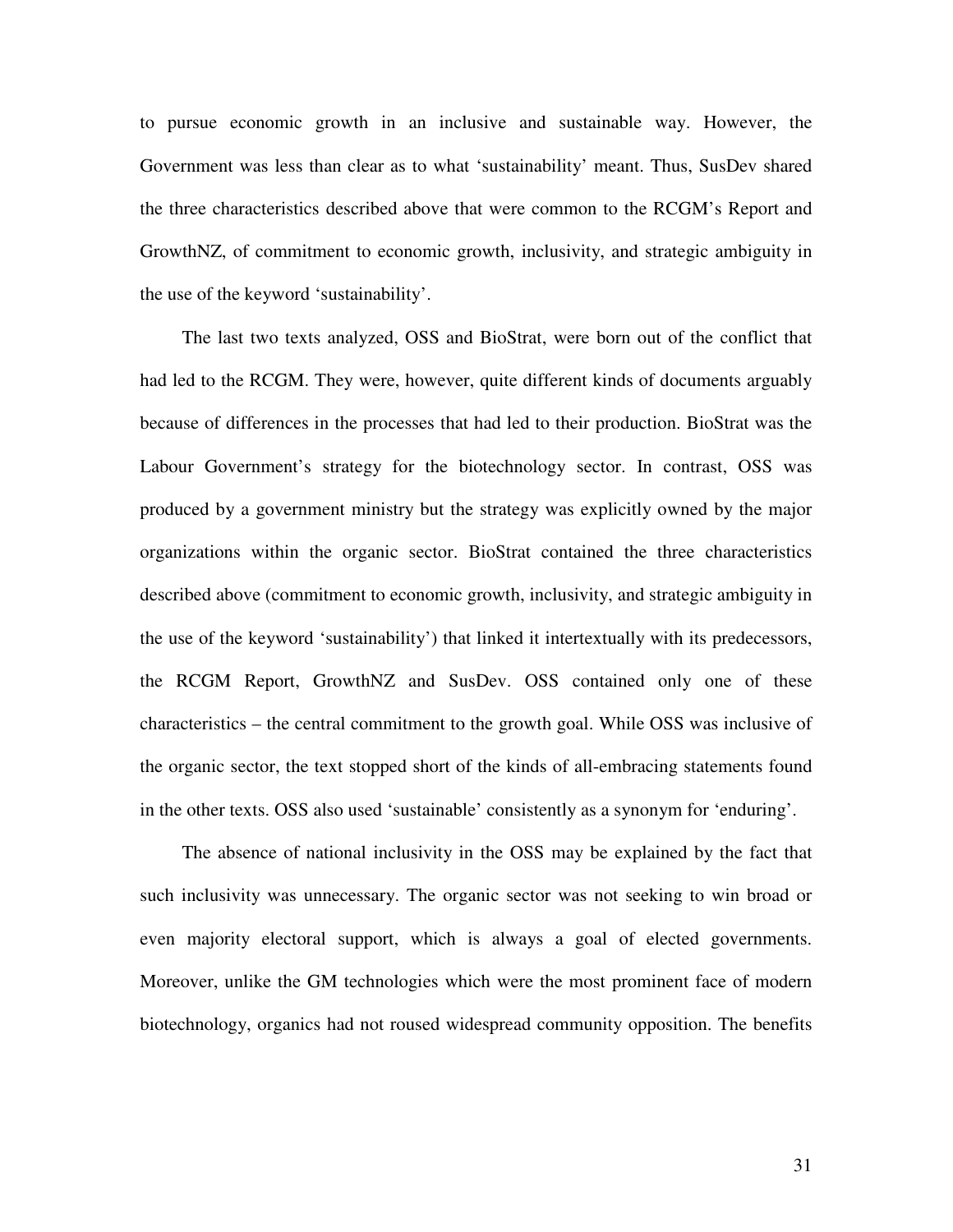of farming organically might not have been universally accepted but doubters had not organized a protest movement to ban organics.

 The absence of strategic ambiguity in the use of the keyword 'sustainability' in OSS may be explained with reference to Eisenberg (1984). As cited above, Eisenberg asserted that clarity in communication was desirable when the goal was to be clear and, in this case, the goal was to be clear. No identifiable purpose would have been served by obfuscating the meaning of 'sustainability'. Moreover, the ideological differences between organic sector participants were suppressed within OSS in order to facilitate agreement and, arguably, this agreement was best reached by keeping the text as simple as possible. Opening the text up to the other multiple possible definitions of 'sustainability' would have also opened up debate about these definitions and potentially created intractable divisions between sector participants. Thus while strategic ambiguity in relation to 'sustainability' had served an inclusive function within the other four texts, here it had the opposite potential – of jeopardizing the whole purpose of OSS which was to unite participants around the common cause of pursuing economic growth for the organic sector.

## **Conclusion**

In this article we explored the research question of whether and in what ways strategic ambiguity in the use of keywords might serve an enabling function within discourses marked by conflict or ideological divisions. Our exploration involved the original combination of two different perspectives on text analysis – keywords (Williams, 1976/1983) and strategic ambiguity (Eisenberg, 1984). We would contend that this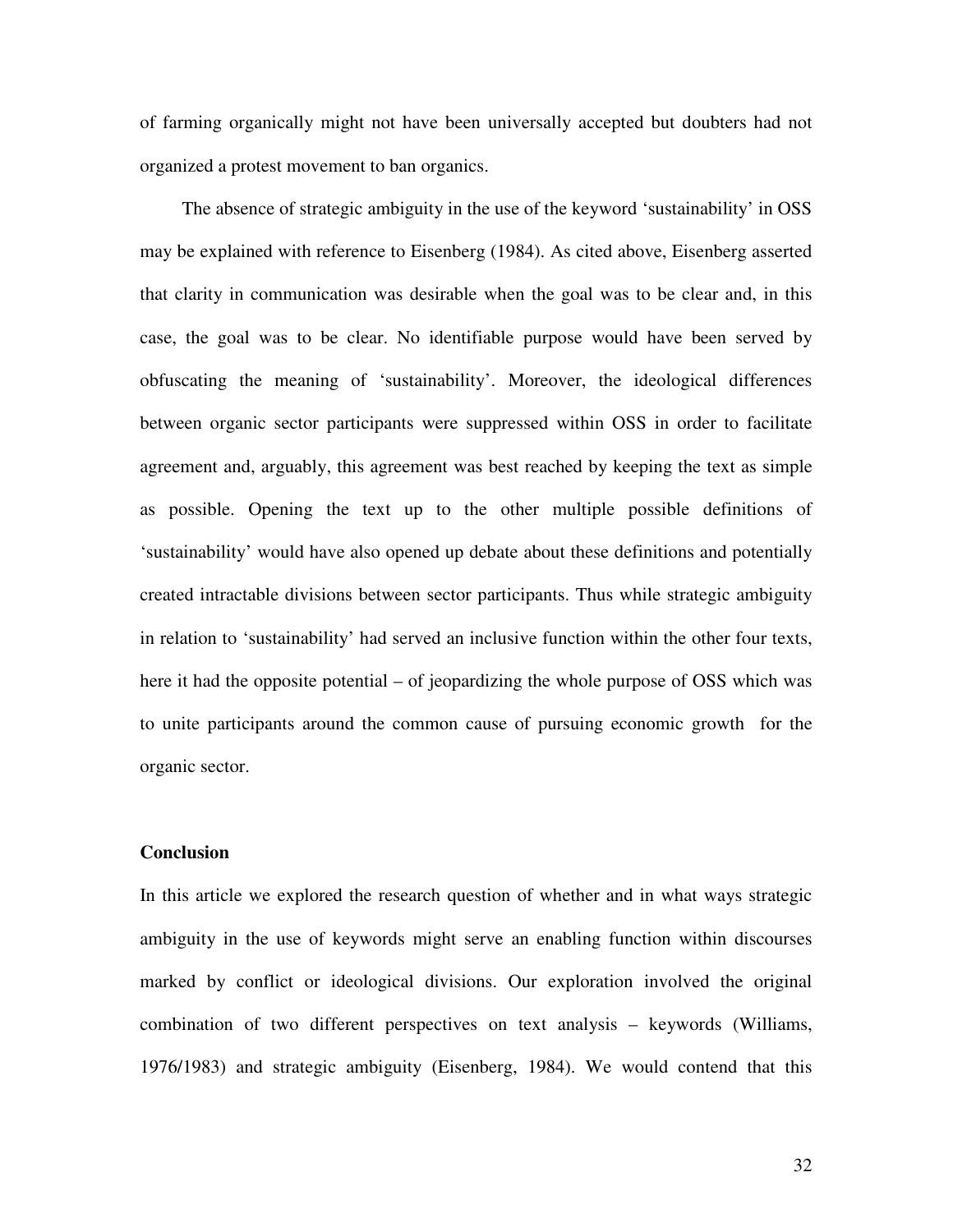combination of perspectives has proven to be a useful lens on the intertextual relationships between the five texts reviewed.

We have argued that the deployment of the discourse strategy of strategic ambiguity around the term 'sustainability' served an enabling function in the following ways. First, the commitment to sustainability lent the texts an internal and intertextual coherence. Second, strategic ambiguity in the use of the keyword 'sustainability' served to facilitate the use of an inclusive voice within these four texts. Third, strategic ambiguity facilitated the ongoing co-existence of discourse participants who subscribed to ideological perspectives that were more or less incommensurable.

 In summary we propose that the discourse strategy of strategic ambiguity played a vital role in enabling the Government to portray a seemingly inclusive 'sustainable' future that captured most if not all of the multiple and possibly competing perspectives. We suggest that our research has shown that, far from being simply a problem to be clarified or tolerated, ambiguity, when strategically deployed within discourse, constitutes a complex practice worthy of further attention by discourse scholars.

#### **REFERENCES**

Allen, M., and Caillouet, R. (1994) 'Legitimation Endeavours: Impression Management Strategies Used by an Organization in Crisis', *Communication Monographs* 61: 44-62.

Bakhtin, M. (1986) *Speech Genres and Other Late Essays*. Edited and trans. by C. Emerson & M. Holquist. Austin, Texas: University of Texas Press.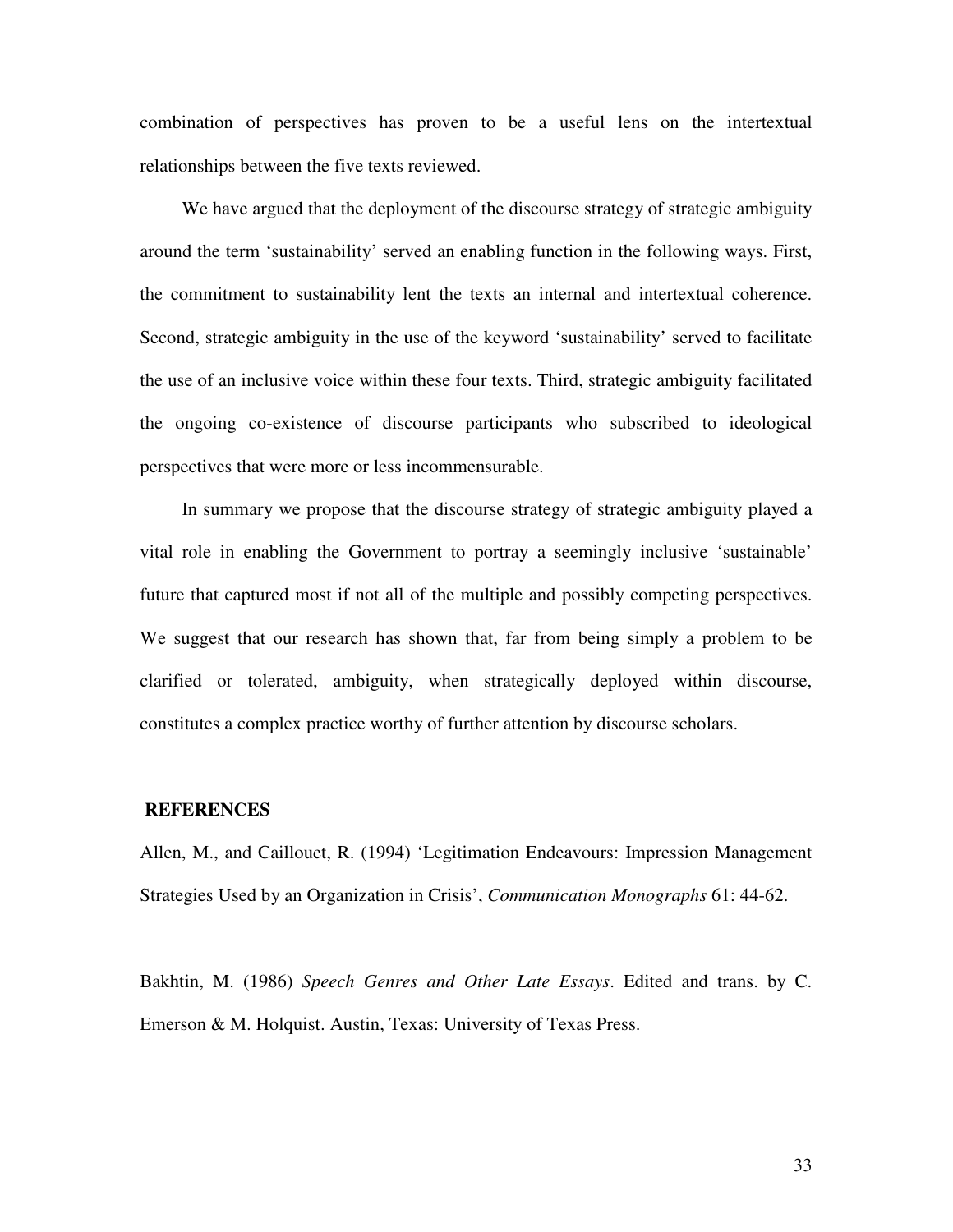Barney, J. (1991) 'Firm Resources and Sustained Competitive Advantage', *Journal of Management*, 17(1): 99-120.

Baxter, J. (2002) 'Is PDA really an Alternative? A Reply to West', *Discourse and Society* 13(6): 853-859.

Clegg, S. (1989) *Frameworks of Power*. London: Sage.

Davenport, S. and Leitch S. (2005a) 'Circuits of Power in Practice: Strategic Ambiguity as Delegation of Authority', *Organization Studies*, 26(11): 1603-1623.

Davenport, S. and Leitch S. (2005b) 'Agoras, Ancient and Modern, and a Framework for Science-Society Debate', *Science and Public Policy* 32(2): 137-154.

Davenport, S. and Leitch S. (2005c) 'Articulating Past Glories: Discursive Struggle for New Zealand's Agricultural Future', paper presented at the *European Group for Organizational Studies Conference,* Berlin.

Department of Prime Minister and Cabinet (DPMC). (2003) *Sustainable Development for New Zealand Programme of Action.* Wellington, New Zealand.

Eisenberg, E. (1984) 'Ambiguity as Strategy in Organizational Communication', *Communication Monographs* 51: 227-242.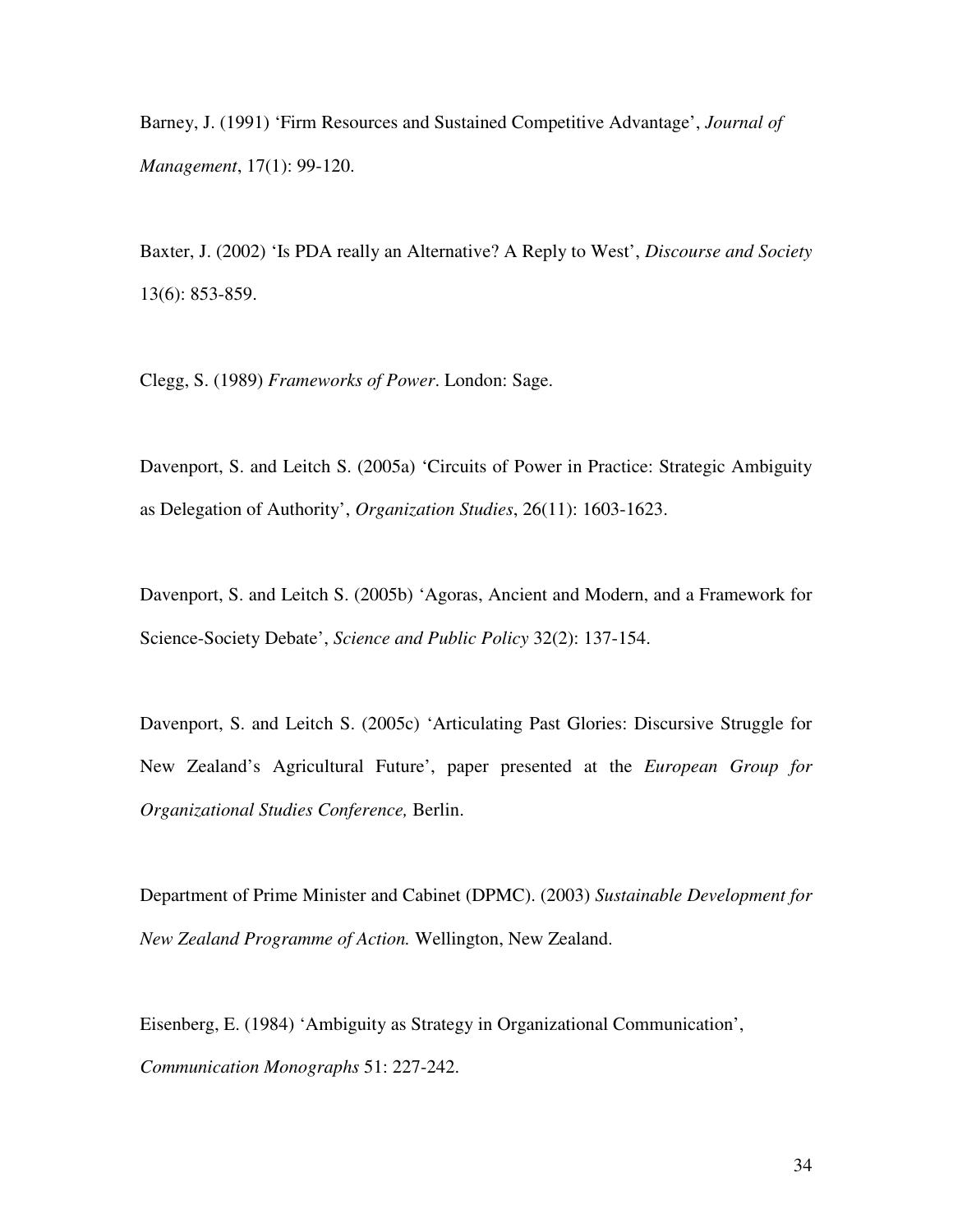Eisenberg, E. and Goodall H. (1997) *Organizational Communication: Balancing Creativity and Constraint*. New York: St. Martin's Press.

Eisenberg, E. and Witten, M. (1987) 'Reconsidering Openness in Organizational Communication', *Academy of Management Review* 12: 418-426.

Fairclough, N. (1992) *Discourse and Social Change.* Cambridge: Polity.

Fairclough, N. (1993) *Analysin*g *Discourse: Textual Analysis for Social Research.* London: Routledge.

Fairclough, N., and Wodak, R. (1997) 'Critical Discourse Analysis', in T. A. Van Dijk (ed.), *Discourse as Social Interaction: Discourse Studies vol. 2 – A Multi-Disciplinary Introduction*, pp. 258-284. London: Sage:

Flowerdew, J. (2004) 'The Discursive Construction of a World-Class City', *Discourse and Society* 15(5): 579-605.

Foucault, M. (1972) *The Archaeology of Knowledge.* London: Tavistock.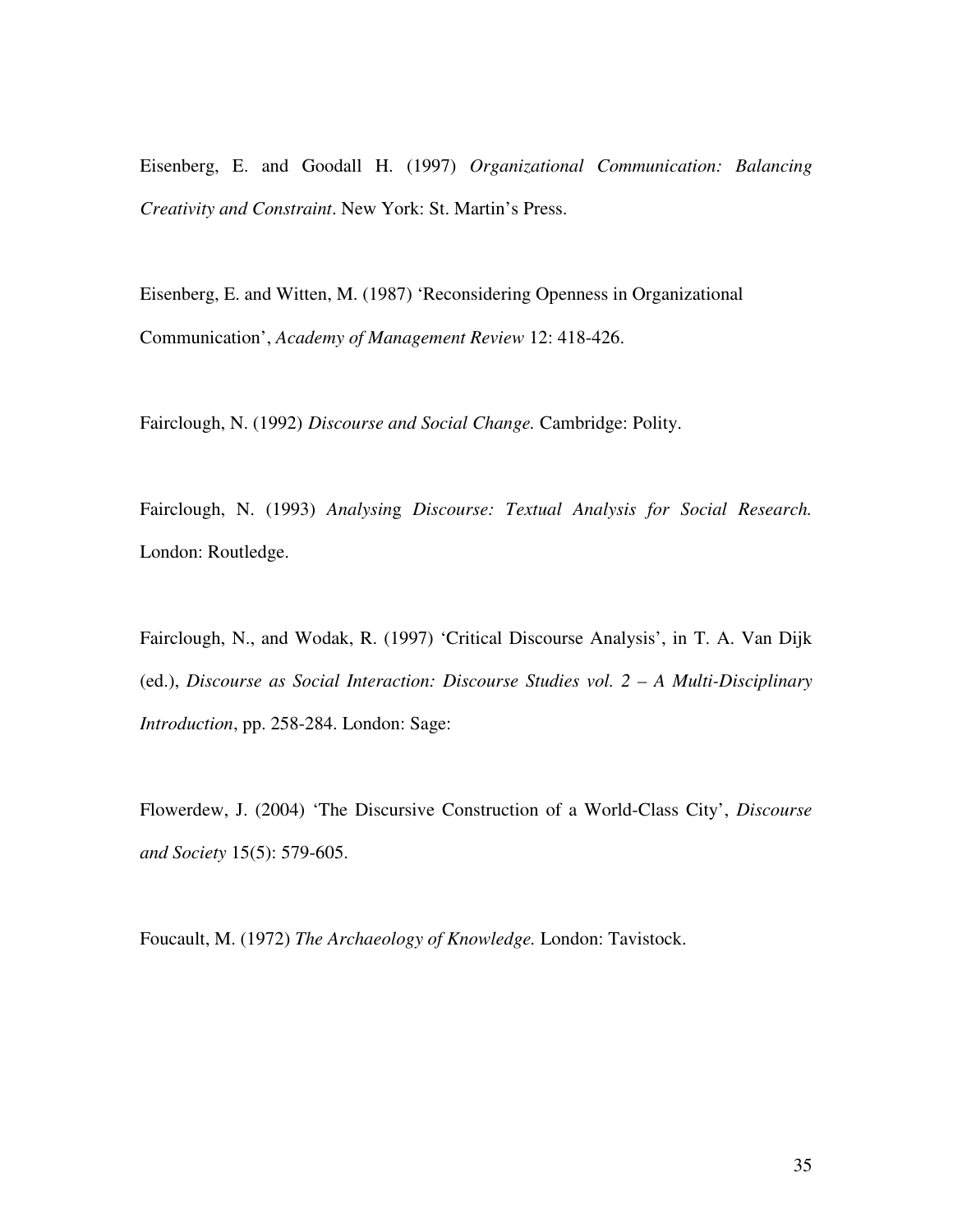Gladwin, T., Kennelly, J., and Karuase, T-S. (1995) 'Shifting Paradigms for Sustainable Development: Implications for Management Theory and Research', *Academy of Management Review* 20(4): 874-908.

Grant, D., Hardy, C., Oswick, C., and Putnam, L. (2004) 'Introduction', In Grant, D., Hardy, C., Oswick, C. & Putnam, L., *The Sage Handbook of Organizational Discourse*, pp. 1-36. London: Sage.

Hodge, B., and Louie, K. (1998) *The Politics of Chinese Culture and Language: The Art of Reading Dragons.* London: Routledge.

Hutchby, I. (2001) ''Oh', Irony and Sequential Ambiguity in Arguments', *Discourse and Society* 12(2): 123-141.

Kristeva, J. (1986) *The Kristeva Reader*. Oxford: Blackwell.

Marshall, J.D., and Toffel, M.W. (2005) 'Framing the Elusive Concept of Sustainability: A Sustainability Hierarchy', *Environmental Science and Technology* 39(2): 673-682.

Menz, F. (1999) 'Who am I Gonna do this With?': Self-organization, Ambiguity and Decision-making in Business Enterprise', *Discourse and Society* 10(1): 101-128.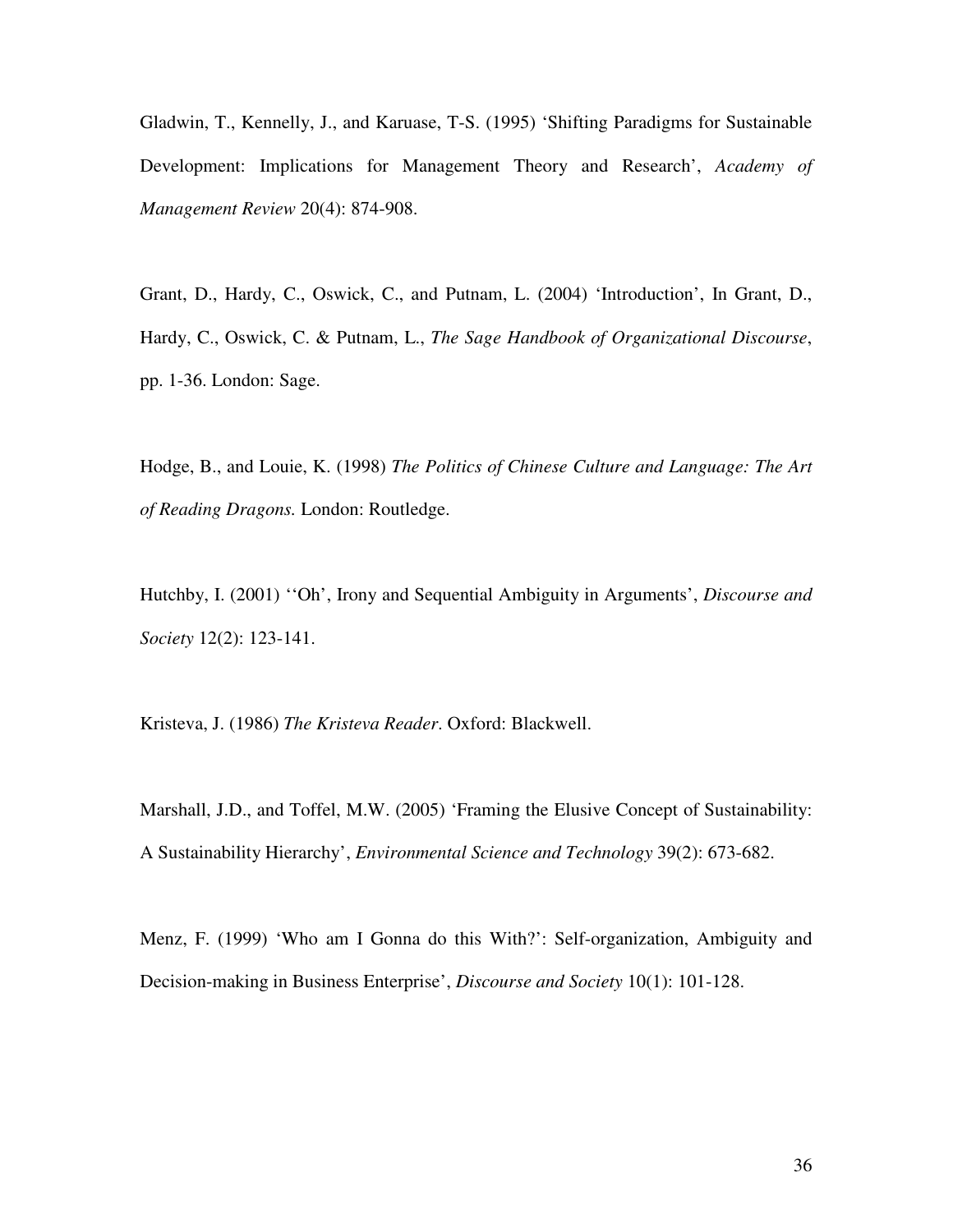Ministry of Research, Science and Technology (MORST). (2003) *New Zealand Biotechnology Strategy: A Foundation for Development with Care.* Wellington, New Zealand.

Office of the Prime Minister (OPM). (2002) *Growing an Innovative New Zealand*. Wellington, New Zealand.

Organic Federation of Aoteroa New Zealand (OFANZ). (2003). *Organic Sector Strategy. A Real Opportunity for New Zealand: A Strategy to Unlock the Value in Organic Systems.* Auckland, New Zealand: Martech Consulting Group.

Paul, J., and Strbiak , C. (1997) 'The Ethics of Strategic Ambiguity', *Journal of Business Communication* 34: 149-159.

Pezzoli, K. (1997) 'Sustainable Development: A Transdisciplinary Overview of the Literature', *Journal of Environmental Planning and Management* 40(5): 549-574.

Royal Commission on Genetic Modification (RCGM). (2001) *Report of the Royal Commission on Genetic Modification*. Wellington, New Zealand.

Sawchuk, P.H. (2003) 'Informal Learning as a Speech-exchange System: Implications for Knowledge Production, Power and Social Transformation', *Discourse and Society* 14(3): 291-307.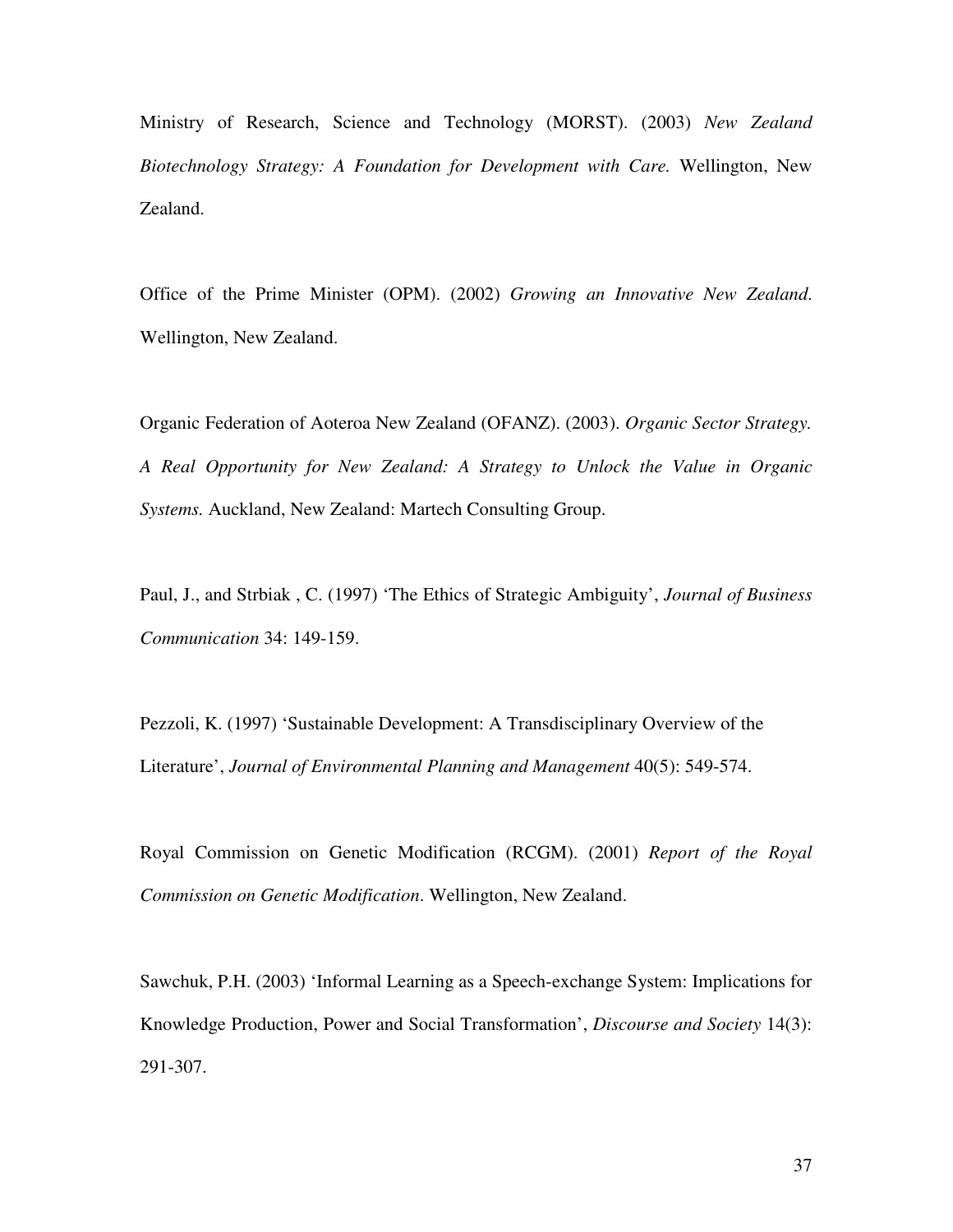Sellnow, T., and Ulmer, R. (1995) 'Ambiguous Argument as Advocacy in Organizational Crisis Communication', *Argumentation and Advocacy* 31: 138-150.

Sneijder, P., and Te Molder, H.F.M. (2005) 'Moral Logic and Logical Morality: Attributions of Responsibility and Blame in Online Discourse on Veganism', *Discourse and Society* 16(5): 675-696*.* 

Springett, D. (2003) 'Business Conceptions of Sustainable Development: A Perspective from Critical Theory', *Business Strategy and the Environment* 12(2): 71-86.

Van Dijk, T. (1995) 'Discourse Analysis as Ideology Analysis', in C. Schäffner & A. Wenden (Eds.), *Language and Peace*, pp. 17-33. Aldershot: Dartmouth Publishing.

Van Dijk, T.A. (1997a) 'The Study of Discourse', in T. Van Dijk (ed) *Discourse as Structure and Process,* pp. 1-34. London: Sage.

Van Dijk, T.A. (1997b) 'Discourse as Interaction in Society', in T.A. Van Dijk (ed.), *Discourse as Social Interaction: Discourse Studies vol. 2 – A Multi-Disciplinary Introduction*, pp 1-38. London: Sage.

Weick, K. (1988) 'Enacted Sensemaking in Crisis Situations'. *Journal of Management Studies* 25: 305-317.